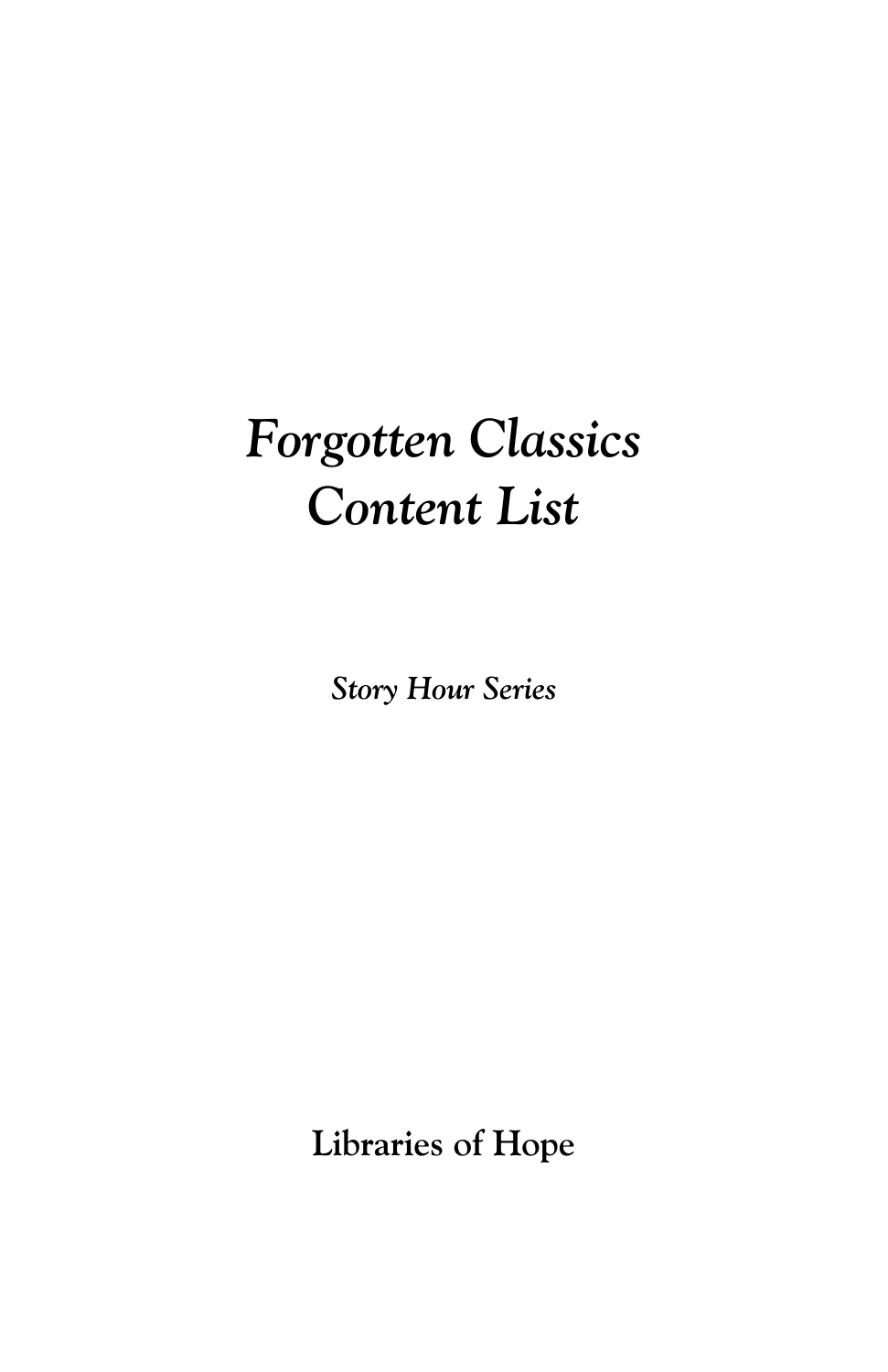#### **Stories and Rhymes for Young Children**

- ☐ Mother Goose Rhymes
	- □ Personal to the Child
	- ☐ Animals and Their Doings
	- ☐ Other Children & Other People in Relation to the Child
	- ☐ Days and Nights, Weeks and Months, Etc.
	- ☐ Plays, Games, Riddles
	- □ Counting Rhymes, Etc.
	- ☐ Stories, Proverbs, Paradoxes, Experience Rhymes, Etc.
- ☐ A Child's Garden of Verses
	- ☐ Bed in Summer
	- □ A Thought
	- □ At the Seaside
	- ☐ Young Night Thought
	- ☐ Whole Duty of Children
	- ☐ Rain
	- ☐ Pirate Story
	- ☐ Foreign Lands
	- ☐ Windy Nights
	- ☐ Travel
	- □ Singing
	- ☐ Looking Forward
	- □ A Good Play
	- ☐ Where Go the Boats?
	- ☐ Auntie's Skirts
	- □ The Land of Counterpane
	- ☐ The Land of Nod
	- ☐ My Shadow
	- □ System
	- ☐ A Good Boy
	- ☐ Escape at Bedtime
	- ☐ Marching Song
	- ☐ The Cow
	- ☐ Happy Thought
	- ☐ The Wind
	- ☐ Keepsake Mill
	- □ Good and Bad Children
	- ☐ Foreign Children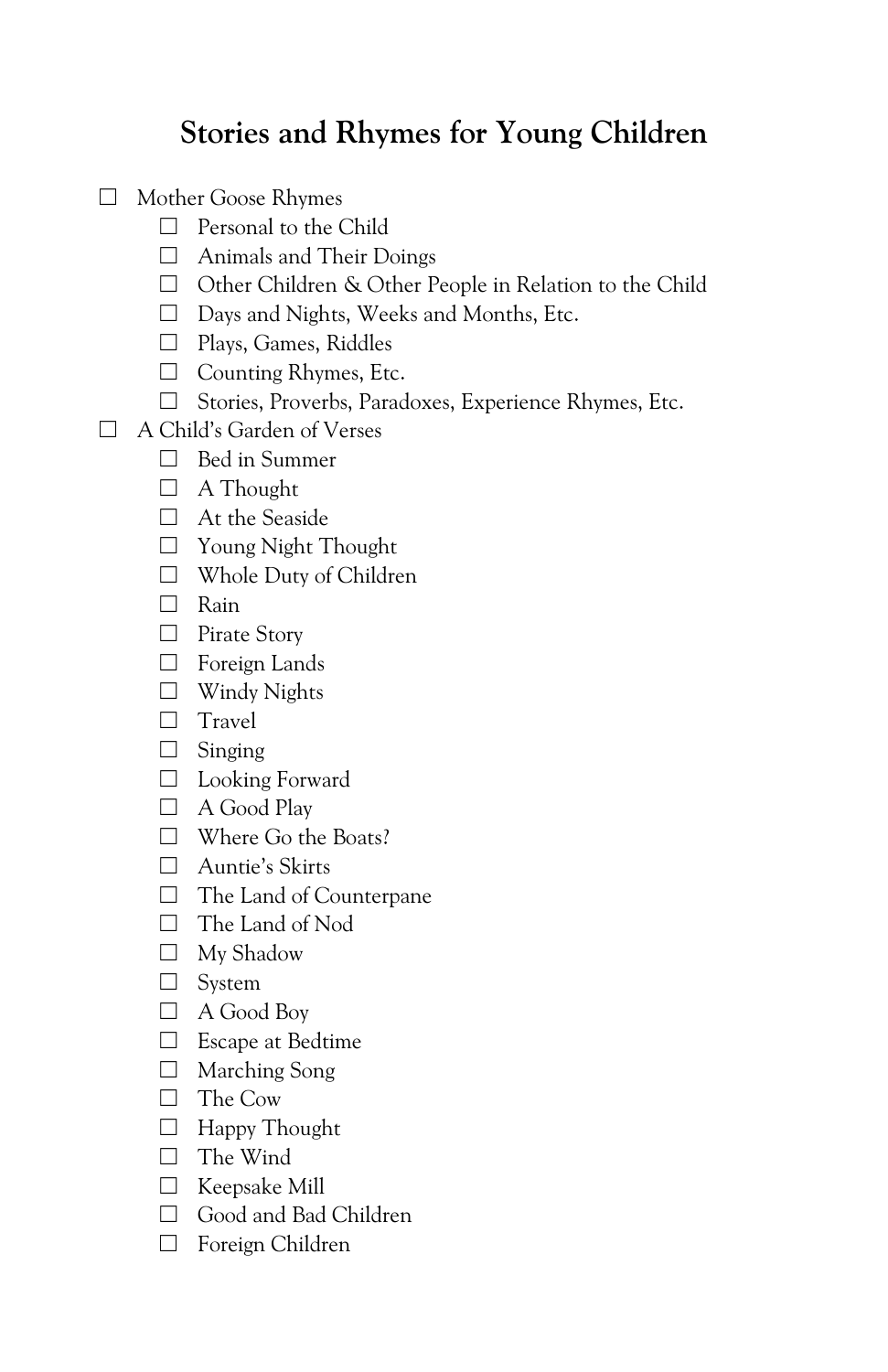- ☐ A Child's Garden of Verses (Cont.)
	- ☐ The Sun's Travels
	- □ The Lamplighter
	- $\Box$  My Bed is a Boat
	- ☐ The Moon
	- □ The Swing
	- ☐ Time to Rise
	- ☐ Looking-Glass River
	- □ Fairy Bread
	- ☐ From a Railway Carriage
	- ☐ Winter Time
	- ☐ The Hayloft
	- ☐ Farewell to the Farms
	- ☐ North-West Passage
		- ☐ Good Night
		- □ Shadow March
		- ☐ In Port
	- □ The Child Alone
		- □ The Unseen Playmate
		- $\Box$  My Ship and I
		- ☐ My Kingdom
		- ☐ Picture-Books in Winter
		- ☐ My Treasures
		- ☐ Block City
		- ☐ The Land of Story-Books
		- $\Box$  Armies in the Fire
		- ☐ The Little Land
		- ☐ Night and Day
		- ☐ Nest Eggs
		- ☐ The Flowers
		- □ Summer Sun
		- ☐ The Dumb Soldier
		- ☐ Autumn Fires
		- ☐ The Gardener
		- ☐ Historical Associations
	- ☐ Envoys
		- ☐ To Willie and Henrietta
		- ☐ To My Mother
		- □ To Auntie
		- ☐ To Minnie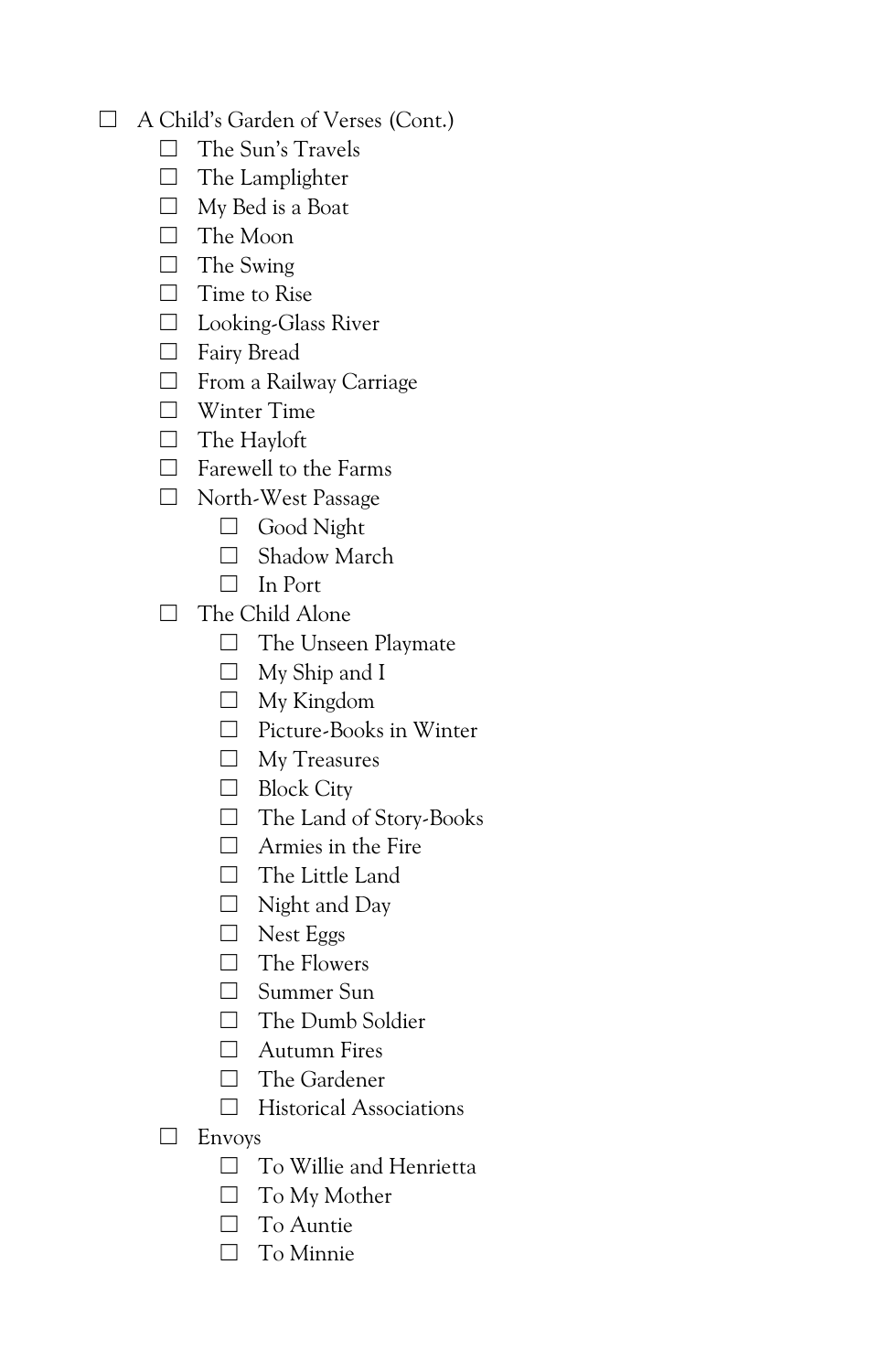- ☐ A Child's Garden of Verses (Cont.)
	- □ To My Name Child
	- ☐ To Any Reader
- ☐ Selected Poems for Young Children
	- ☐ The Gingham Dog and the Calico Cat
	- ☐ Wynken, Blynken, and Nod
	- □ The Sugar-Plum Tree
	- □ The Dream Ship
	- ☐ Love Me—I Love You
	- ☐ Angels
	- ☐ Baby, Sleep
	- ☐ Mix a Pancake
	- ☐ Lullaby
	- $\Box$  Sing Me a Song
	- □ The Swallow and the Snail
	- ☐ The Rainbow
	- ☐ Clouds and Rainbows
	- □ If I Were a Queen
	- □ The Caterpillar
	- ☐ What?
	- ☐ Kindness
- ☐ Selected Stories for Young Children
	- ☐ A Teeny-Tiny Story
	- ☐ The Little Red Hen
	- □ The Three Billy Goats Gruff
	- ☐ Goldilocks and the Three Bears
	- ☐ The Story of the Three Little Pigs
	- ☐ Chicken Little
	- ☐ The Gingerbread Boy
	- □ The Little Steam Engine
	- ☐ The Story of Ibbity
	- ☐ Master Chanticleer and Dame Hen
	- ☐ Little Red Riding-Hood
	- ☐ The Old Woman and Her Pig
	- ☐ The Pancake
	- ☐ The Go-Sleep Story
	- □ The Little Gray Pony
	- □ Mrs. Tabby Gray
	- ☐ The Gold Bugs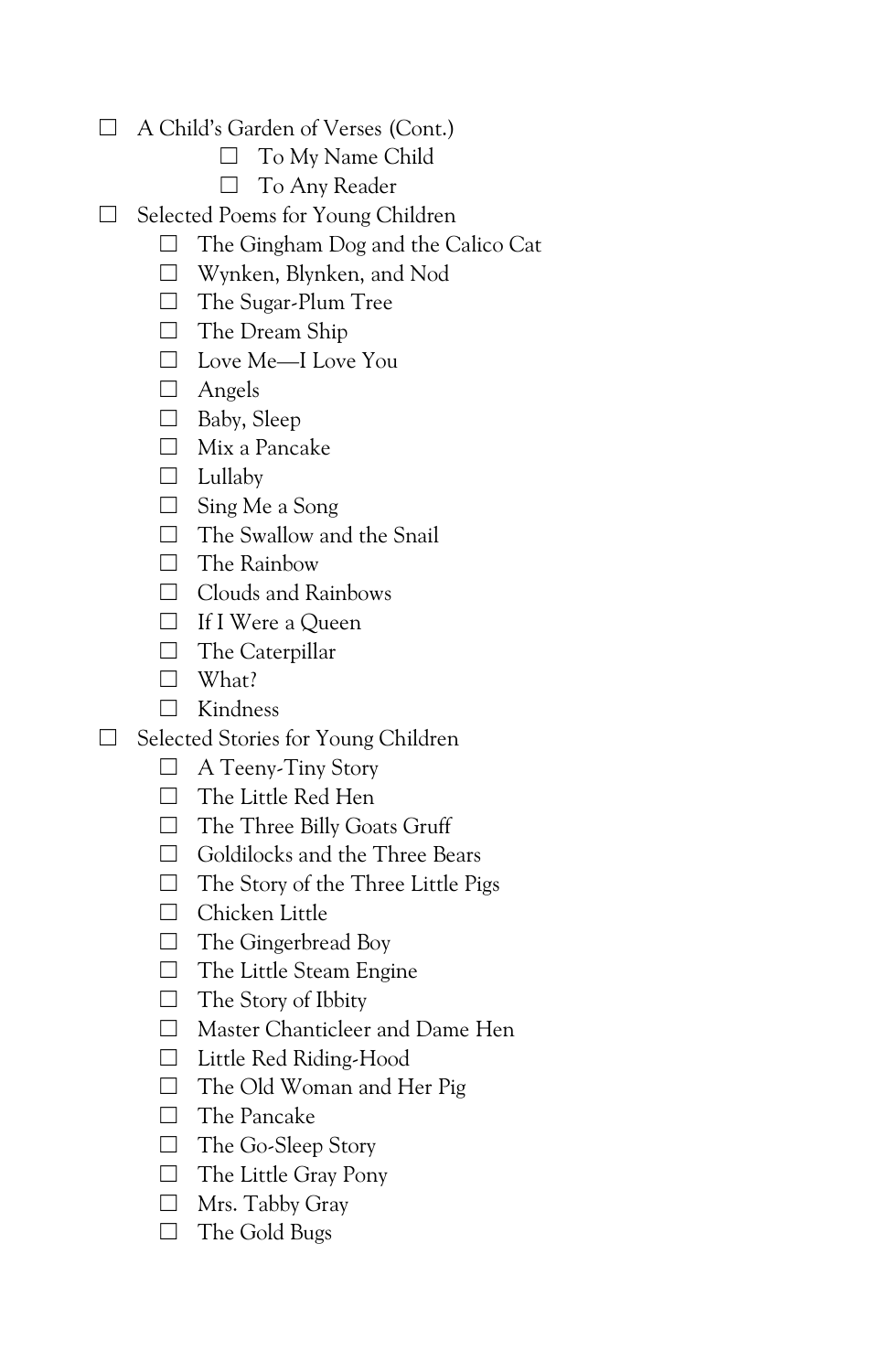- ☐ Selected Stories for Young Children (Cont.)
	- ☐ "I Don't Care"
	- □ The Snowman
	- $\Box$  The Lion and the Mouse
	- ☐ The Hare and the Tortoise
	- ☐ North Wind and the Sun
	- $\Box$  The Fox and the Grapes
	- ☐ The Dog and His Shadow
	- ☐ The Ant and the Dove
	- ☐ The Tale of Peter Rabbit
	- ☐ Why the Bear Sleeps All Winter
	- ☐ Lazy Jack
	- □ The Two Little Maple Leaves
	- ☐ The Little Pine Tree Who Wished for New Leaves
	- ☐ Story of an Acorn
	- $\Box$  The Anxious Leaf
	- ☐ The Lost Lamb
	- □ Thumbling
	- ☐ The Lark and Her Young Ones
	- ☐ The Magic Flower
	- ☐ The Legend of the Pond Lily
	- □ The Song of the Flute
	- ☐ The Wishing Book
- ☐ Raggedy Ann Stories
	- ☐ Preface and Dedication
	- ☐ Introduction
	- ☐ Raggedy Ann Learns a Lesson
	- ☐ Raggedy Ann and the Washing
	- $\Box$  Raggedy Ann and the Kite
	- ☐ Raggedy Ann Rescues Fido
	- ☐ Raggedy Ann and the Painter
	- $\Box$  Raggedy Ann's Trip on the River
	- $\Box$  Raggedy Ann and the Strange Dolls
	- $\Box$  Raggedy Ann and the Kittens
	- ☐ Raggedy Ann and the Fairies' Gift
	- $\Box$  Raggedy Ann and the Chickens
	- □ Raggedy Ann and the Mouse
	- ☐ Raggedy Ann's New Sister
- ☐ Uncle Wiggily's Adventures
	- ☐ Uncle Wiggily Starts Off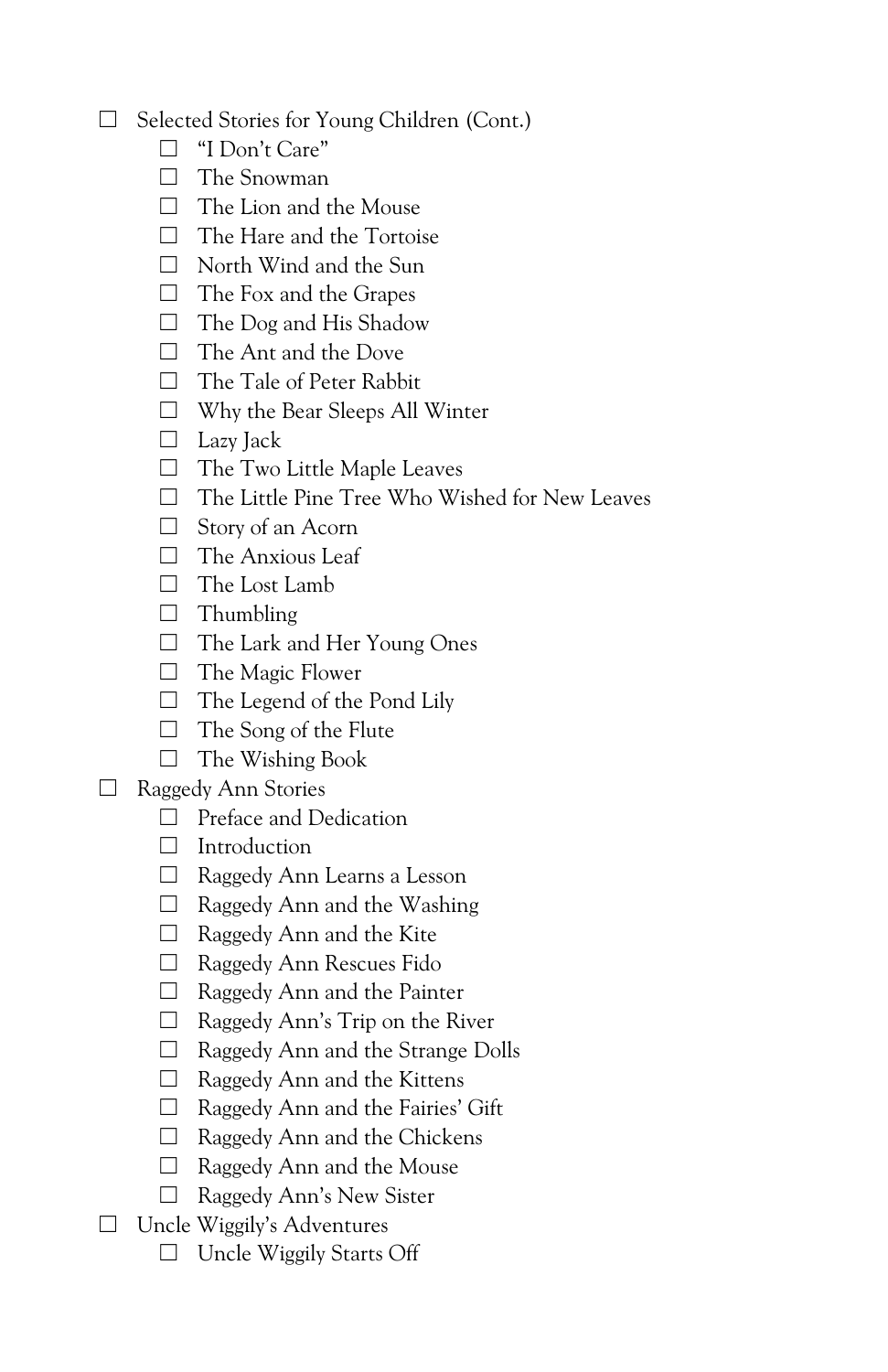- ☐ Uncle Wiggily's Adventures (Cont.)
	- ☐ Uncle Wiggily Goes Fishing
	- ☐ Uncle Wiggily and the Black Crow
	- ☐ Uncle Wiggily and Fido Flip-Flop
- ☐ Sources of Selected Stories for Young Children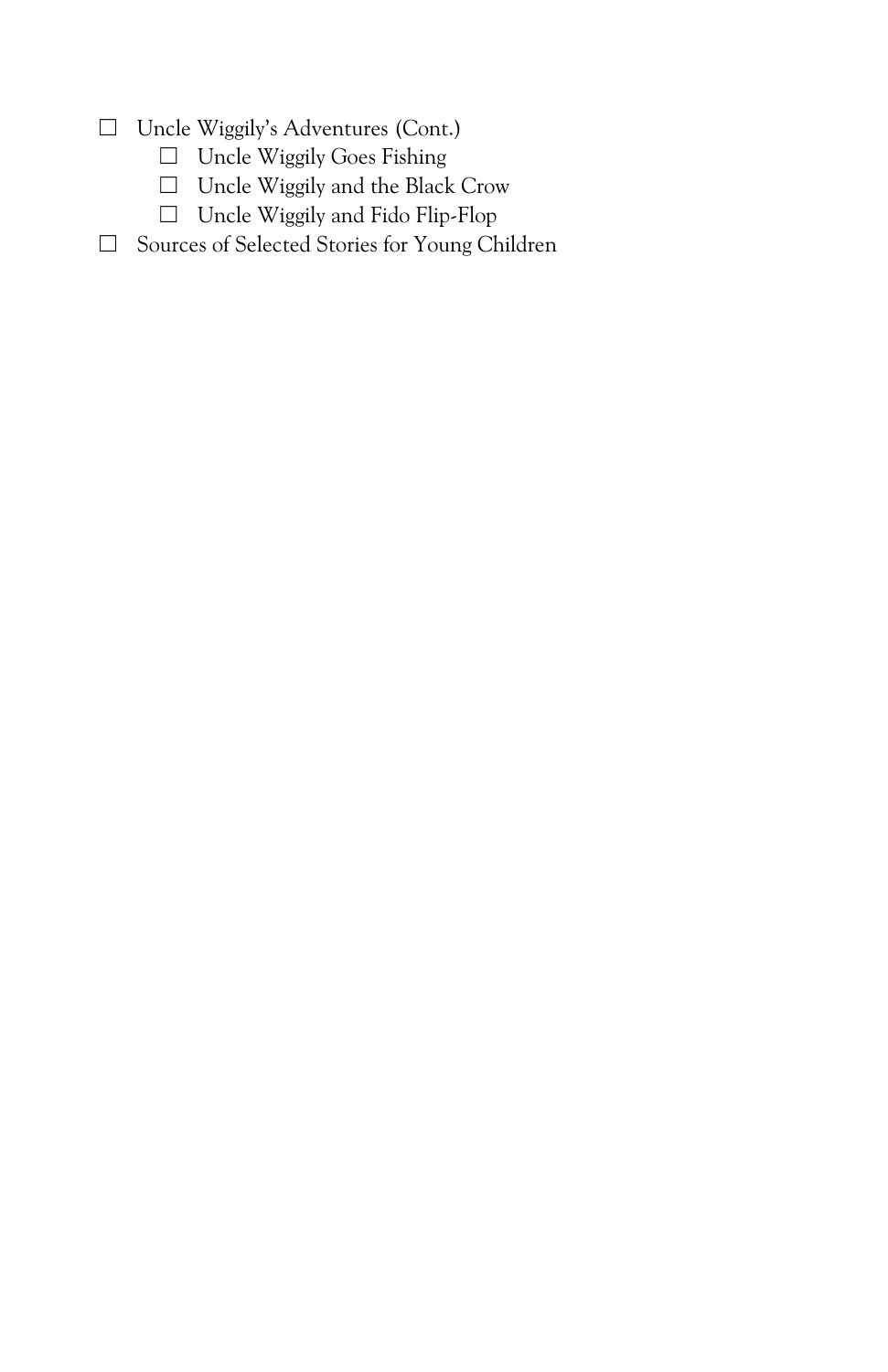# **Stories of Nature**

- ☐ This Home of Ours
- ☐ Birds
	- □ The Martins
	- ☐ The Young Birds
	- ☐ The Bird Room
	- ☐ The Bird That Would Not Be Free
	- ☐ My First Bird
	- ☐ The Lost Baby
	- ☐ The White Owls
- ☐ Animals
	- ☐ Animals Who Live in Houses
	- ☐ Bird and Animal Doctors
	- ☐ What the Little Furred and Feathered Folks Do in Winter
	- ☐ Stories in the Snow
	- ☐ The Long Sleep
	- ☐ The Snake
	- ☐ My First Pond
- ☐ Insects
	- ☐ The Little White House on Bee Street
	- ☐ The Wasps
	- ☐ The Field Poppy and the Wild Bee
	- ☐ The Earwig
	- ☐ The Tent Caterpillars and Their Nests
	- □ The Leaf-Cutter Bee
	- ☐ A Small But Valuable Friend
	- □ The Tomato Worm
	- ☐ Senses of Ants
	- ☐ Ants at Home
- ☐ Sea Life
	- ☐ The Star-Fish Takes a Summer Journey
	- ☐ Coraltown on Roncador Bank
	- ☐ Little Sunshine
	- ☐ Live and Let Live
	- ☐ Sea-Anemonies and Corals
- ☐ Plants and Trees
	- ☐ Buttercups
	- ☐ Why Plants Travel
	- ☐ Dandelions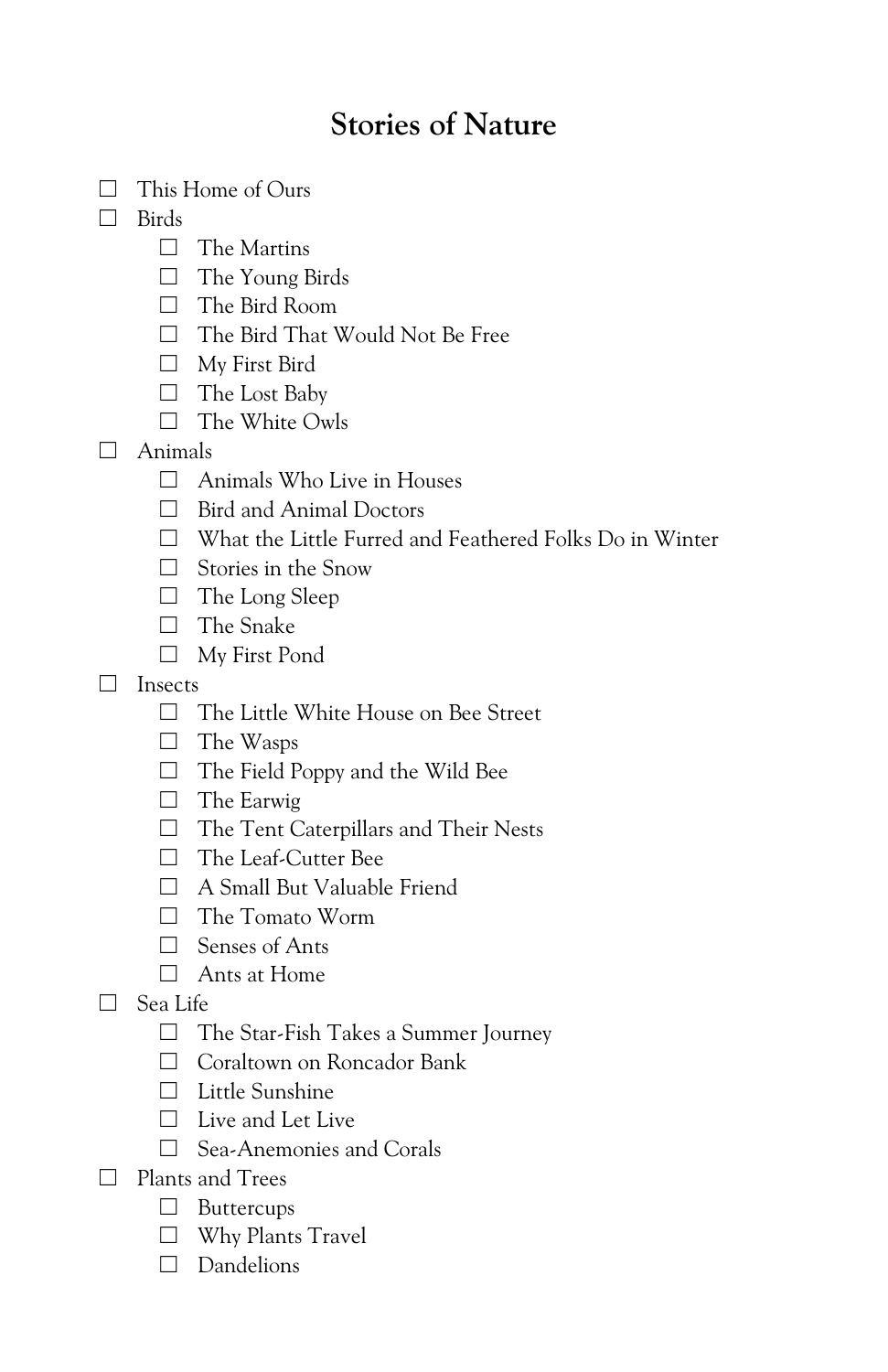- ☐ Plants and Trees (Cont.)
	- ☐ Only a Bean
	- ☐ In the Orchard
	- ☐ The Story of the Bee
	- ☐ The Apple's Treasures
	- ☐ What a Plant Lives For
	- ☐ The World Without Plants
	- $\Box$  How the Apple Shields Its Young
	- ☐ The Sequoias of California
- $\Box$  Rocks
	- ☐ What the Earth is Made of
	- ☐ The Records of the Rocks
	- $\Box$  The Clue Found in the Rocks
	- ☐ A Handful of Sand
- ☐ Stars
	- □ Stories of Starland
		- ☐ Preface
		- ☐ Light
		- □ The Story of Giant Sun
			- ☐ Ancient Stories of the Sun
			- $\Box$  Heat of the Sun
			- □ Distance of the Sun
			- ☐ Size of the Sun
			- ☐ The Sun in the Day of Its Youth
		- ☐ The Family of Giant Sun
			- ☐ What is a Planet?
			- ☐ Story of Planet Mercury
			- ☐ Story of Planet Venus
		- □ A Ramble on the Moon
			- ☐ Story of the Man in the Moon
			- ☐ The Story of the Woman in the Moon
			- ☐ Story of the Toad in the Moon
			- ☐ Scenery on the Moon
			- □ The Hindu Legend
		- ☐ The Planet Mars
			- □ Story of Planet Mars
		- ☐ Story of Jupiter and His Moons
			- ☐ Story of Jupiter
			- ☐ Jupiter as Seen Through a Telescope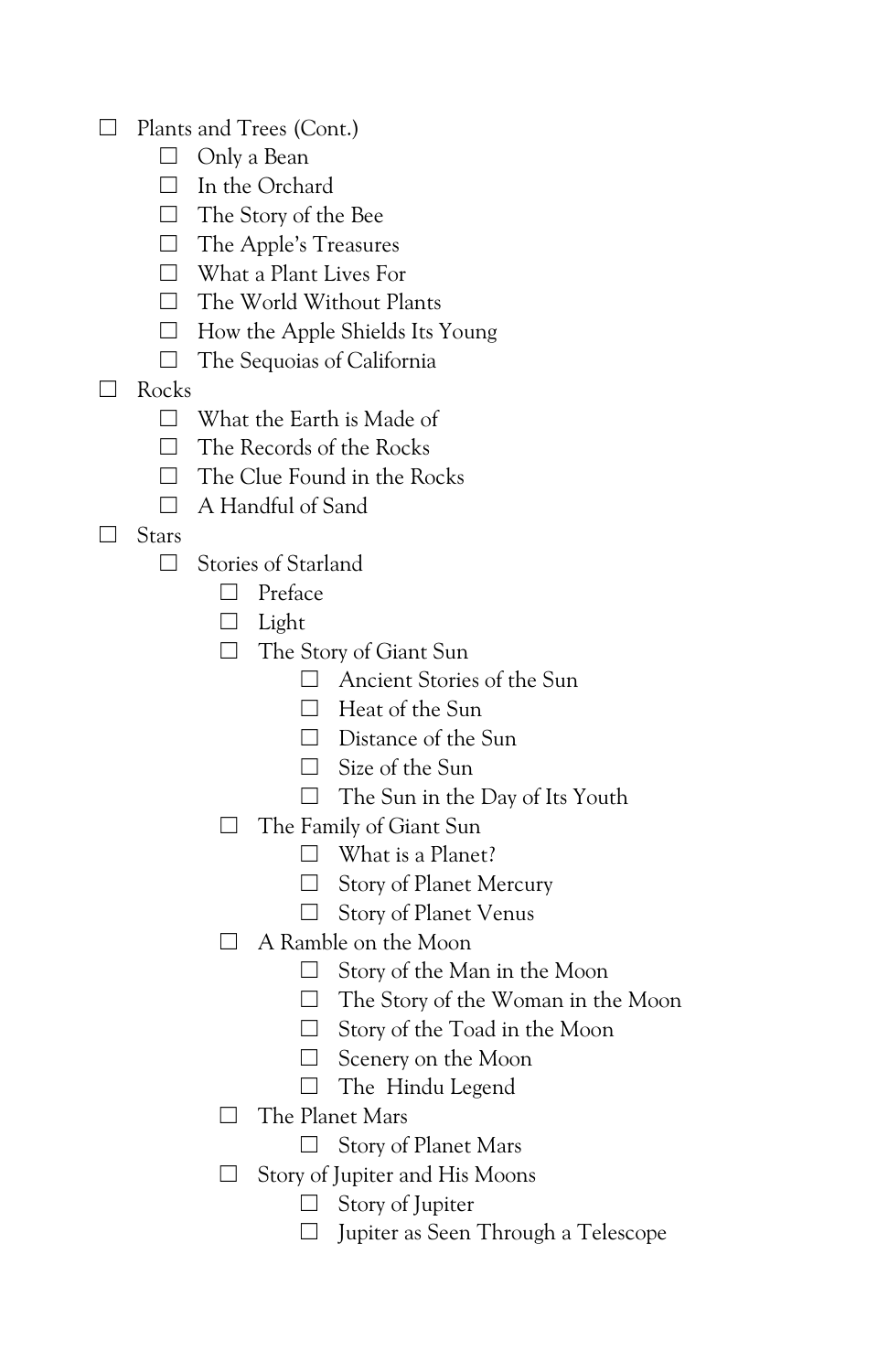☐ Stars (Cont.)

- □ The Moons of Jupiter
- ☐ Eclipse of Jupiter's Moons
- □ The Giant Planets
	- ☐ The Planet Saturn
	- ☐ The Planet Uranus
	- ☐ Difference Between a Planet and a Star
	- ☐ The Discovery of the Planet Neptune
- ☐ Comets and Meteors
	- ☐ Story of Comets
	- □ Story of Meteors
	- ☐ Story of a Shooting Star
- ☐ Stories of the Summer Stars
	- ☐ Legends of the Great Bear
	- ☐ Stories of the Great Dipper
	- $\Box$  Story of the Dragon
	- ☐ Stories of the Northern Crown
	- ☐ Story of the Lion
	- $\Box$  The Milky Way
	- ☐ A Swedish Legend
	- $\Box$  Legend of the Swan
	- ☐ Meeting of the Star-Lovers
- ☐ Story of the Winter Stars
	- $\Box$  Story of the Royal Family
	- $\Box$  Story of the Fishes
	- $\Box$  Story of the Pleiades
	- ☐ Story of the Seven Little Indian Boys
	- ☐ Why the Stars Twinkle
	- □ Flowers of Heaven
	- ☐ Number of the Stars
	- □ Distance of the Stars
	- ☐ What are the Stars Made of?
	- □ Our Island Universe
	- □ "God Bless the Star!"
- □ A Country Road
- □ A Holiday Lesson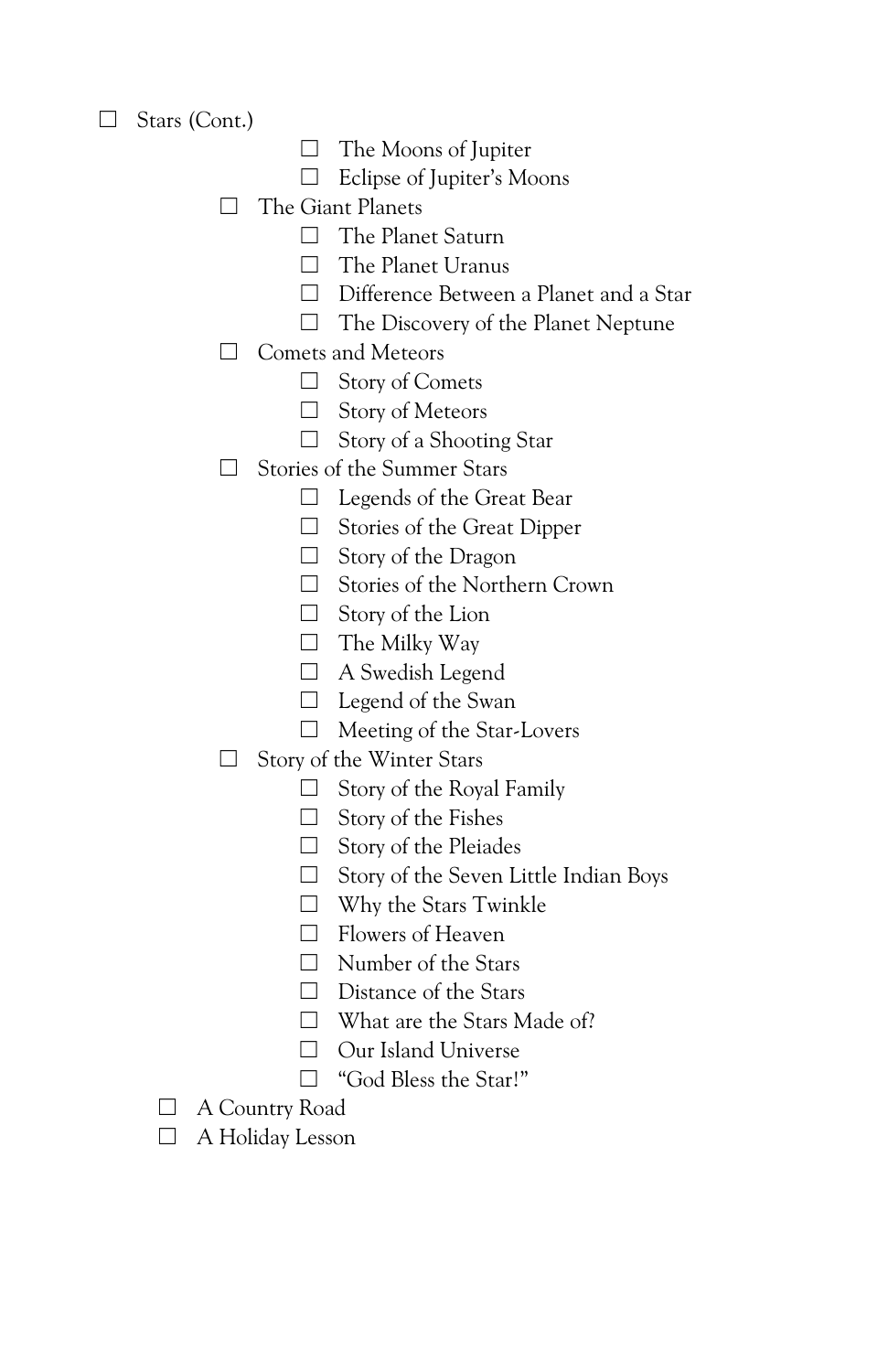# **Stories That Teach Values**

- ☐ Honesty
	- ☐ The Golden Pears
	- ☐ The Sweet Rice Porridge
	- $\Box$  The Story of Regulus
	- ☐ The Boy Who Could Not Be Bribed
	- ☐ The Honest Farmer
	- □ Truth is Mighty and Will Prevail
	- ☐ Hans the Shepherd Boy
- □ Courage
	- ☐ The Girl Who Saved Her Father
	- ☐ The Little Hero of Haarlem
	- ☐ Nathan Hale
	- □ Perseverance Wins
	- $\Box$  Jack Binns, the Hero of the Steamship Republic
	- ☐ The Greek Slave Who Won the Olive Crown
	- ☐ "There is Room Enough at the Top"
	- ☐ The Red Thread of Courage
- □ Peaceability
	- □ The Golden Windows
	- ☐ The Quails
	- ☐ The Discontented Pendulum
	- ☐ Evil Allures, But Good Endures
	- ☐ Henry Fawcett, the Blind Postmaster General
	- □ The Hidden Treasure
	- □ The Little Loaf
- ☐ Self-Reliance and Potential
	- ☐ Lampblack
	- ☐ The Boy Who Wanted to Be a Sculptor
	- □ "The Mill Boy of the Slashes"
	- ☐ The Lesson of the Teakettle
	- $\Box$  The Uplift of a Slave Boy's Ideal
	- ☐ The Boy Who Wanted to Learn
	- ☐ George Stephenson
- □ Self-Discipline and Moderation
	- ☐ Fulfilled
	- □ The Greedy Shepherd
	- ☐ The Boy Who Said "I Must"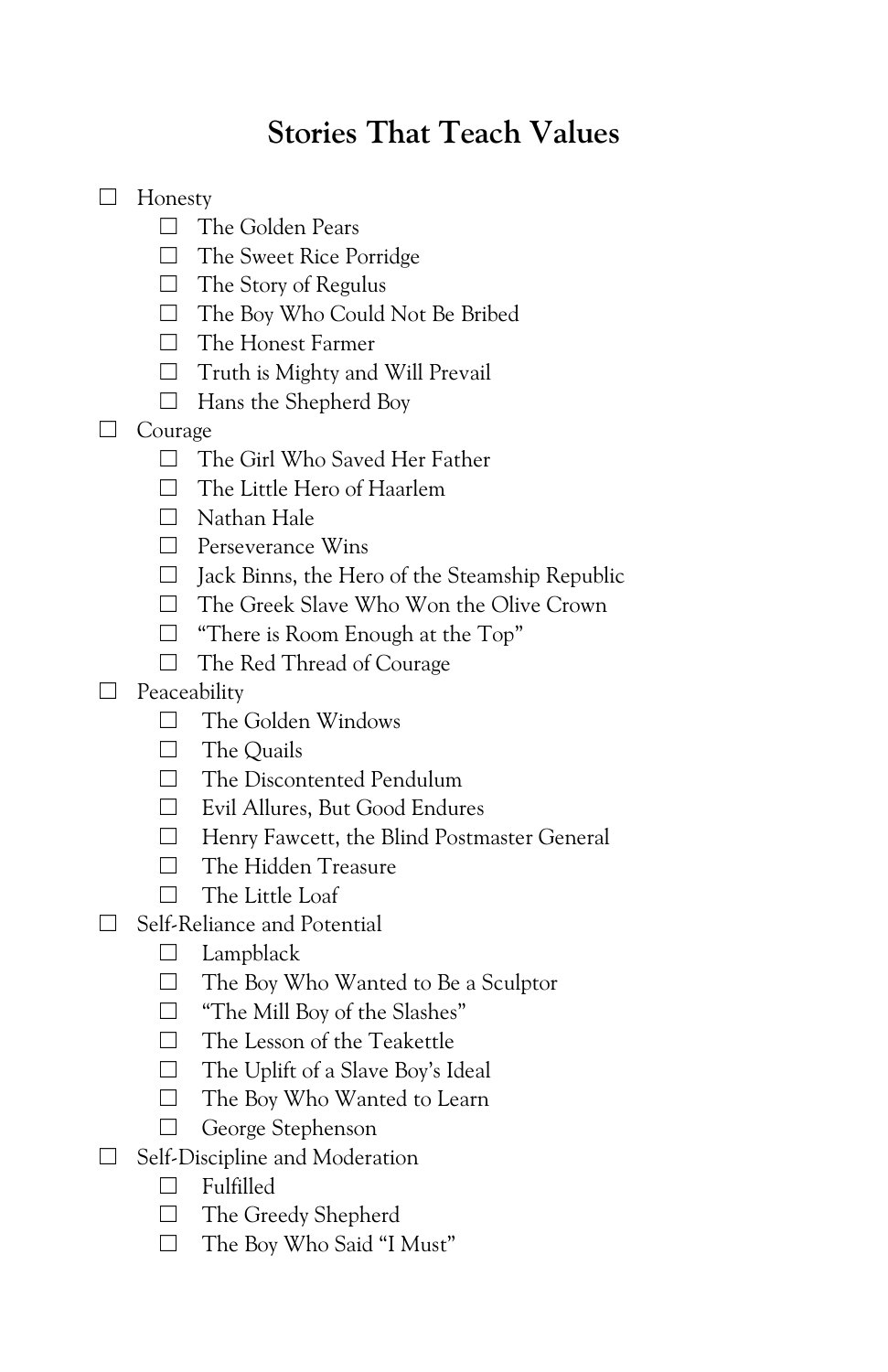- ☐ Self-Discipline and Moderation (Cont.)
	- $\Box$  Turning Points in the Life of a Hero
	- ☐ The Boy Who Conquered Fire
- $\Box$  Fidelity and Chastity
	- ☐ Almost Home
	- ☐ What the Spirit of Sunshine Means
	- ☐ Hanna's Courtship
	- ☐ The Telephone—A Memory
	- ☐ Lincoln's Proposal
	- ☐ It Will Mend
	- ☐ They Two
	- ☐ Because You Love Me
	- ☐ I Am Your Wife
	- ☐ Napoleon's Love for Josephine
- $\Box$  Loyalty and Dependability
	- ☐ The Boy Who Could Give Up
	- ☐ Damon and Pythias
	- ☐ A Loyal Worker
	- ☐ The Patriotism of Senator Foelker
	- ☐ The Story of General Gordon
	- ☐ Ezekiel and Daniel
	- □ The Little Persian
- ☐ Respect
	- ☐ Dama's Jewels
	- ☐ Raggylug
	- ☐ A Tribune of the People
	- ☐ Hugh John and the Scots Greys
- ☐ Love
	- $\Box$  A Lesson for Kings
	- ☐ Where Love is, God is
	- $\Box$  The Newsboy of Gary
	- ☐ Wanted: A Real Mother
	- □ Margaret of New Orleans
- ☐ Unselfishness and Sensitivity
	- $\Box$  Sir Philip Sidney
	- ☐ Brotherhood of Long Ago
	- ☐ The Dutch Boor and His Horse
	- ☐ A Modern Bayard
	- ☐ The Persian and His Three Sons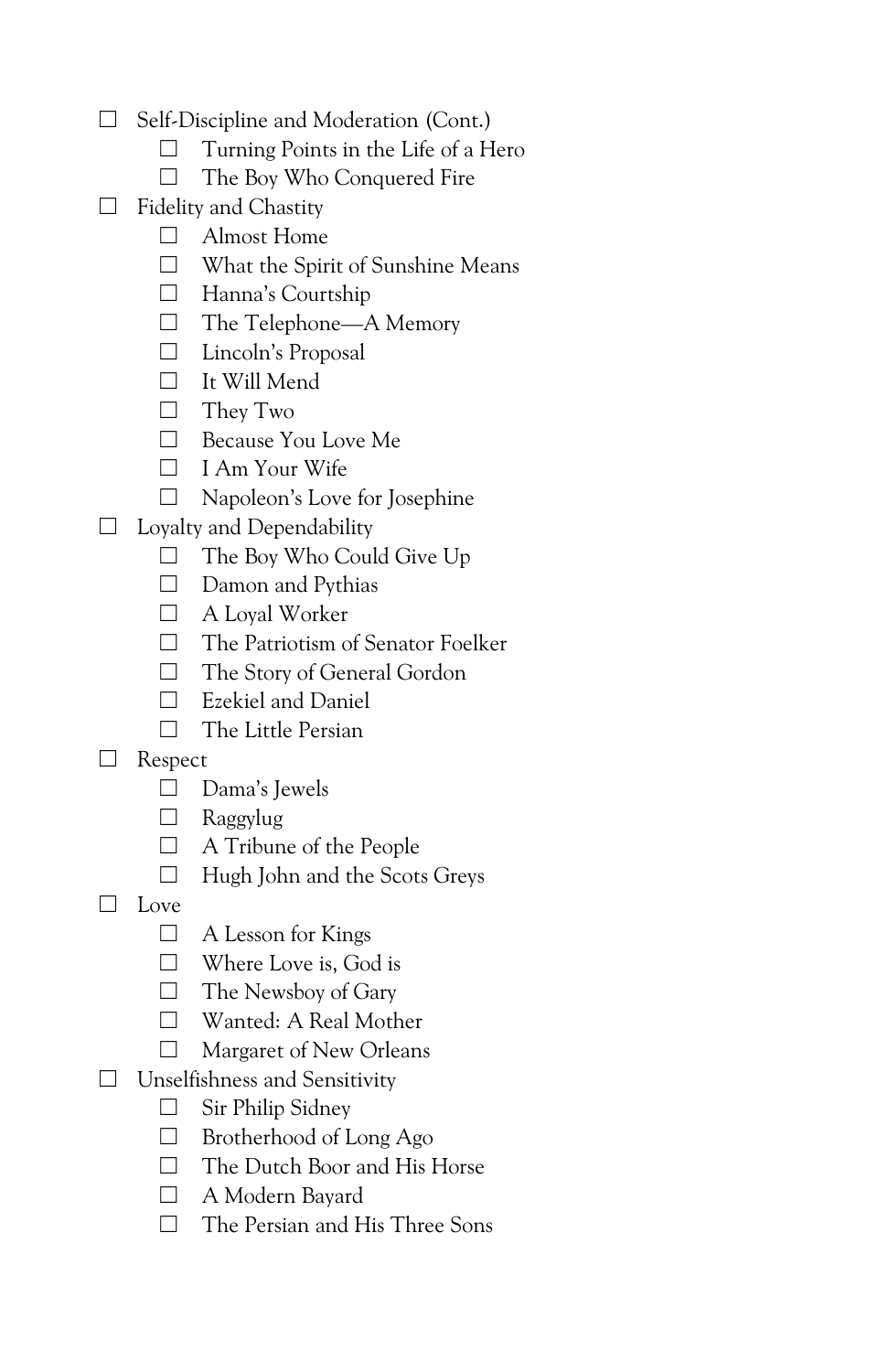- ☐ Kindness and Friendliness
	- ☐ The Girl Who Was a Loving Sister
	- □ The Magic Mask
	- ☐ The Lame Boy
	- □ Garibaldi and the Lost Lamb
	- ☐ The Golden River
- □ Justice and Mercy
	- ☐ The Boy Who Loved Justice
	- ☐ A Soldier's Pardon
	- ☐ The Good Bishop
	- ☐ Edward the Black Prince
	- ☐ A Hero of Valley Forge
	- □ The Forgiving Indian
	- ☐ Robert E. Lee and the Union Soldier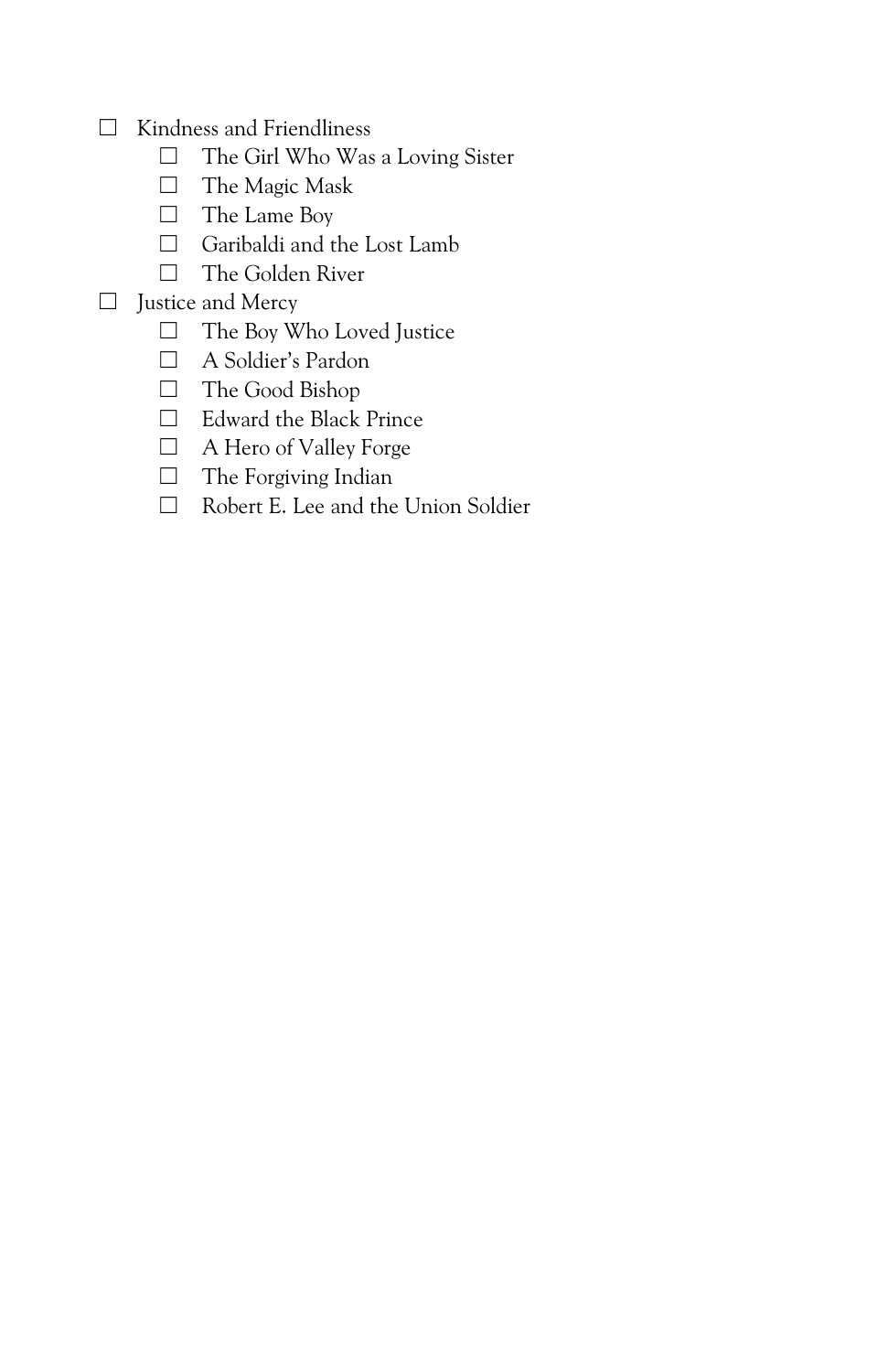# **Stories of Paintings**

- $\Box$  The Feeling for Beauty
- ☐ Selected Stories of Paintings and Artists
	- ☐ Four Little Scamps Are We
	- ☐ Young Kittens
	- ☐ The Pet Bird
	- ☐ Birthday Morning
	- ☐ Baby Stuart
	- ☐ Children of Charles I
	- ☐ Prince Balthazar
	- ☐ Odin
	- ☐ Sleeping Bloodhound
	- □ Shoeing the Bay Mare
	- ☐ Highland Shepherd's Chief Mourner
	- ☐ Saved
	- ☐ Sir Edwin Landseer
	- ☐ Angels' Heads
	- ☐ Miss Bowles
	- ☐ The Strawberry Girl
	- ☐ Sir Joshua Reynolds
	- ☐ Boy and Rabbit
	- ☐ Cherry Ripe
	- ☐ Divine Shepherd
	- □ Mother and Child
	- □ A Fascinating Tale
	- ☐ Can't You Talk?
	- ☐ An Old Monarch
	- ☐ Lions At Home
	- ☐ Oxen Plowing
	- ☐ Rosa Bonheur
	- ☐ Two Mothers and Their Families
	- ☐ Feeding Her Birds
	- ☐ The First Step
	- □ The Angelus
	- ☐ Jean Francois Millet
	- □ The Buttery
	- ☐ The Blue Boy
	- ☐ The Sleeping Girl
	- ☐ Pharaoh's Horses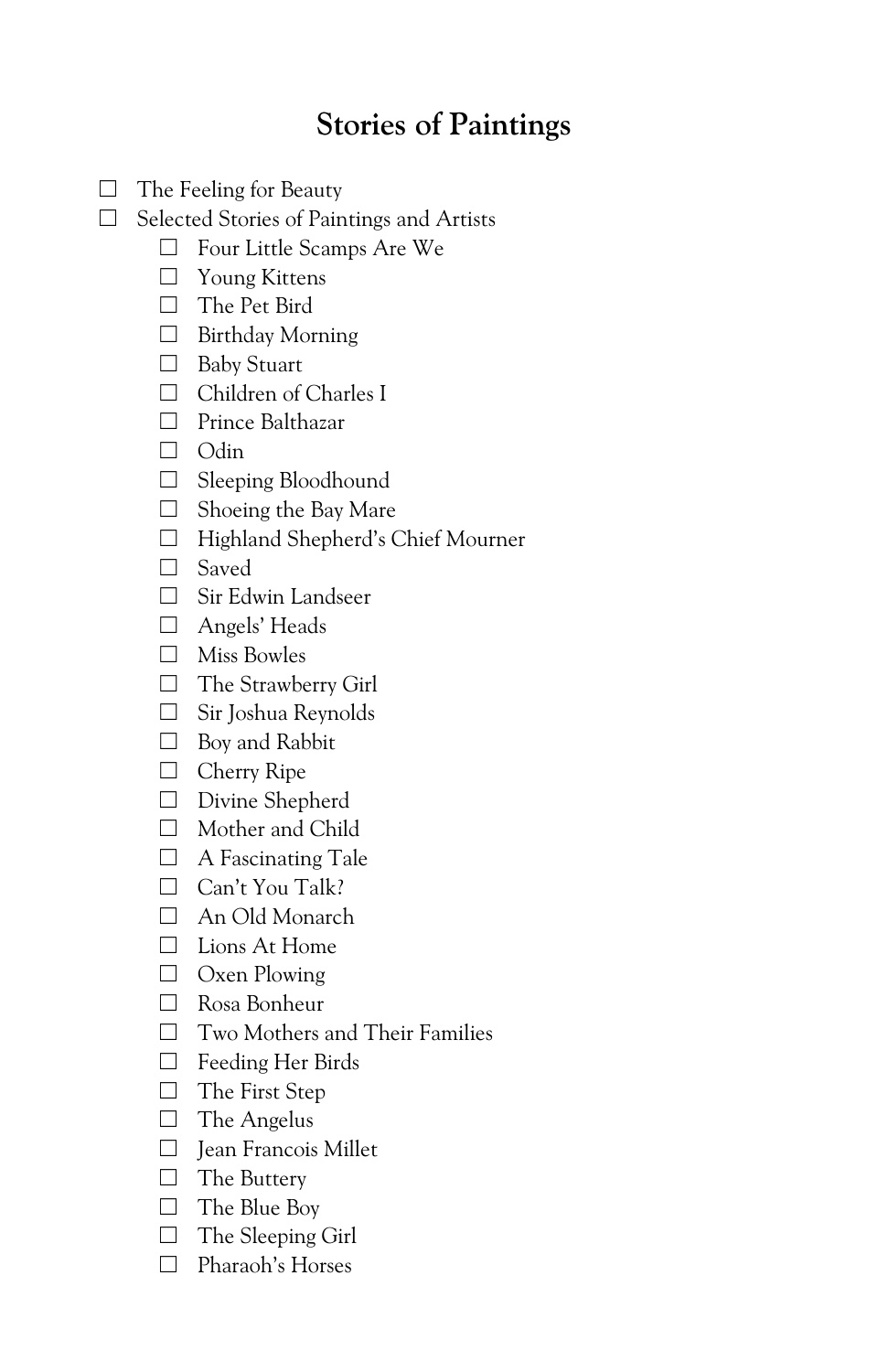- ☐ Selected Stories of Paintings and Artists (Cont.)
	- ☐ Portrait of an Old Woman
	- □ The Night Watch
	- ☐ Rembrandt van Rijn
	- ☐ St. George and the Dragon
	- ☐ Sir Galahad
	- □ Joan of Arc
	- ☐ Pilgrim Exiles
	- □ A Helping Hand
	- ☐ Dance of the Nymphs
	- ☐ The Wood Gatherers
	- ☐ Jean Baptiste Camille Corot
- ☐ First Step in the Enjoyment of Pictures
	- ☐ Preface
	- □ Introduction
	- ☐ Media
	- ☐ Prints
	- □ Classification
	- ☐ Color
	- ☐ Draughtmanship
	- ☐ Values
	- □ Perspective
	- ☐ Composition
	- ☐ Technique
	- □ Character
	- ☐ A Glimpse Into Fairyland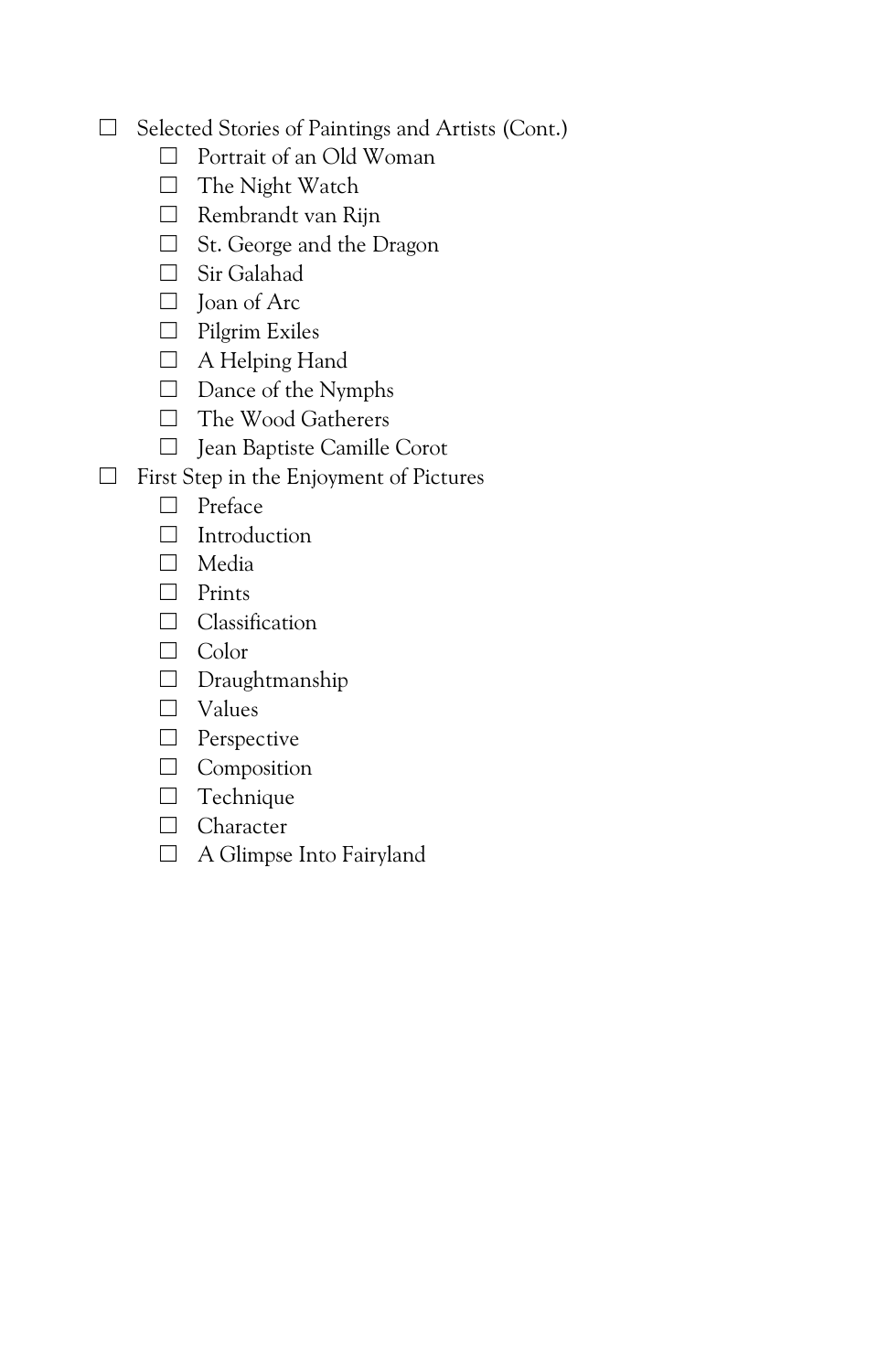#### **Stories from Great Literature**

- ☐ Memory and Her Beautiful Daughters
- ☐ The Gift of Poesy
- ☐ Atlantis, the Lost Island
- ☐ Don Quixote Told Anew for Children
	- ☐ Getting Ready for the Adventures
	- ☐ The Adventure at the Inn
	- ☐ The Adventure with the Farmer
	- ☐ The Adventure with the Merchants
	- ☐ The Library
	- ☐ The Choosing of a Squire
	- ☐ The Adventure with the Windmills
- ☐ Dorigen
- ☐ Emelia
- ☐ Griselda
- □ The Unknown Bride
- ☐ The Red Cross Knight
- □ The Vision of Dante
- $\Box$  As You Like It
- □ Twelfth Night
- ☐ A Midsummer Night's Dream
- ☐ The Tempest
- ☐ Macbeth
- ☐ Hamlet
- ☐ The Merchant of Venice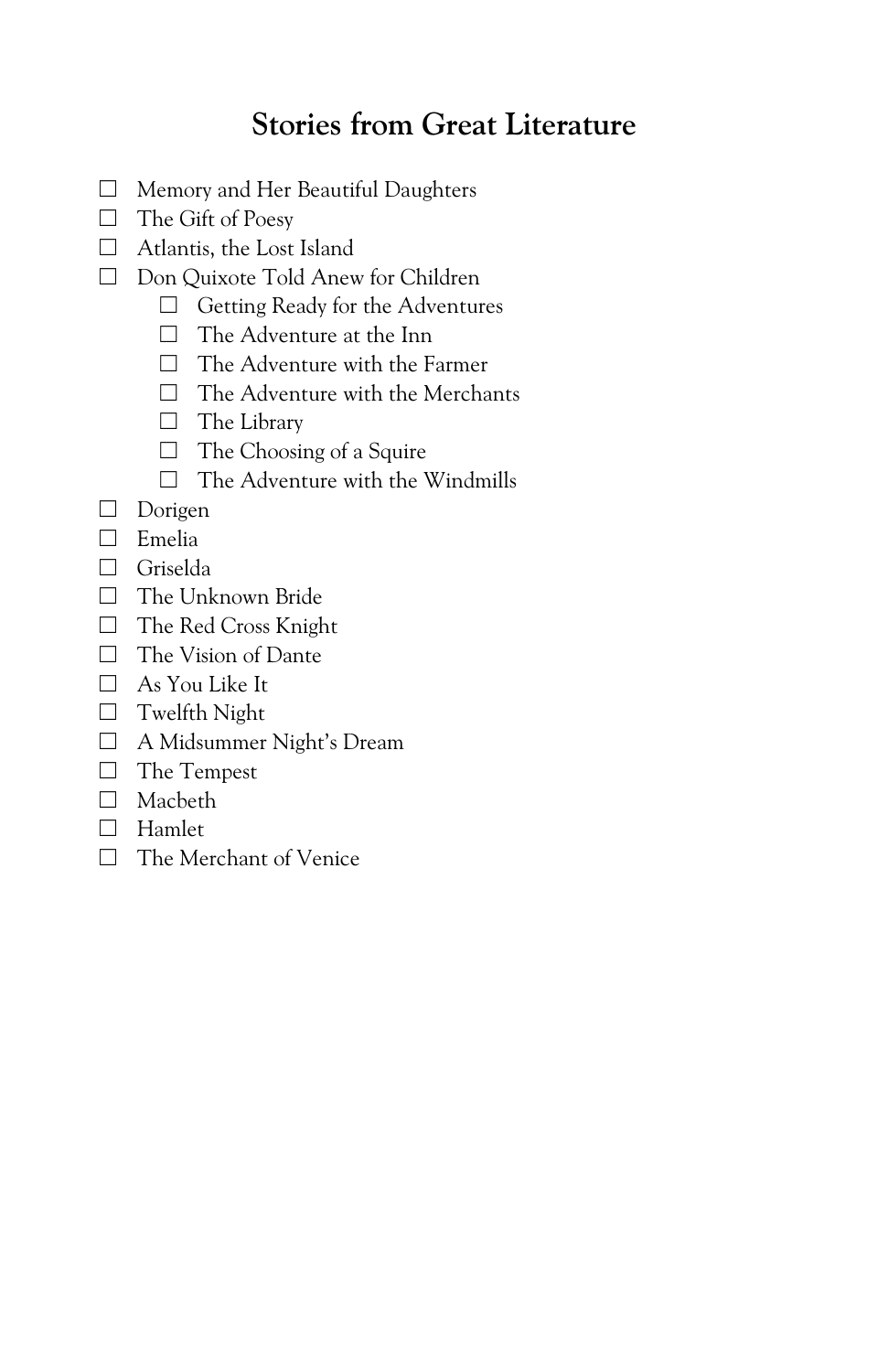# **Stories from the Bible**

□ The Old Testament Story

- $\Box$  Israel in the Wilderness
- ☐ Abraham
- ☐ Isaac
- □ Jacob and Esau
- ☐ Jacob and Laban
- $\Box$  Joseph the Spoiled Darling
- ☐ Joseph in Prison
- ☐ Joseph the Ruler in Egypt
- ☐ The Son of Pharaoh's Daughter
- ☐ The Reproach of Christ
- □ The Burning Bush
- ☐ The Ten Plagues
- ☐ The Exodus
- ☐ The Red Sea
- ☐ The Wanderings in the Wilderness
- ☐ The Conquest of Jericho
- ☐ The Gibeonites
- ☐ The Battle of Beth-Horon
- ☐ Deborah and Barak
- □ Gideon
- ☐ Jephthah
- ☐ Ruth
- □ Hannah and Samuel
- □ Eli and Samuel
- ☐ Saul, the First King of Israel
- ☐ Saul's Victories
- ☐ David, Saul's Minstrel and Armor Bearer
- ☐ David and Goliath
- ☐ David and Jonathan
- ☐ David Spares Saul's Life
- □ David and the Ark on Zion
- ☐ David and Absalom
- ☐ Solomon
- □ The Famine
- ☐ The Rain
- □ The Still Small Voice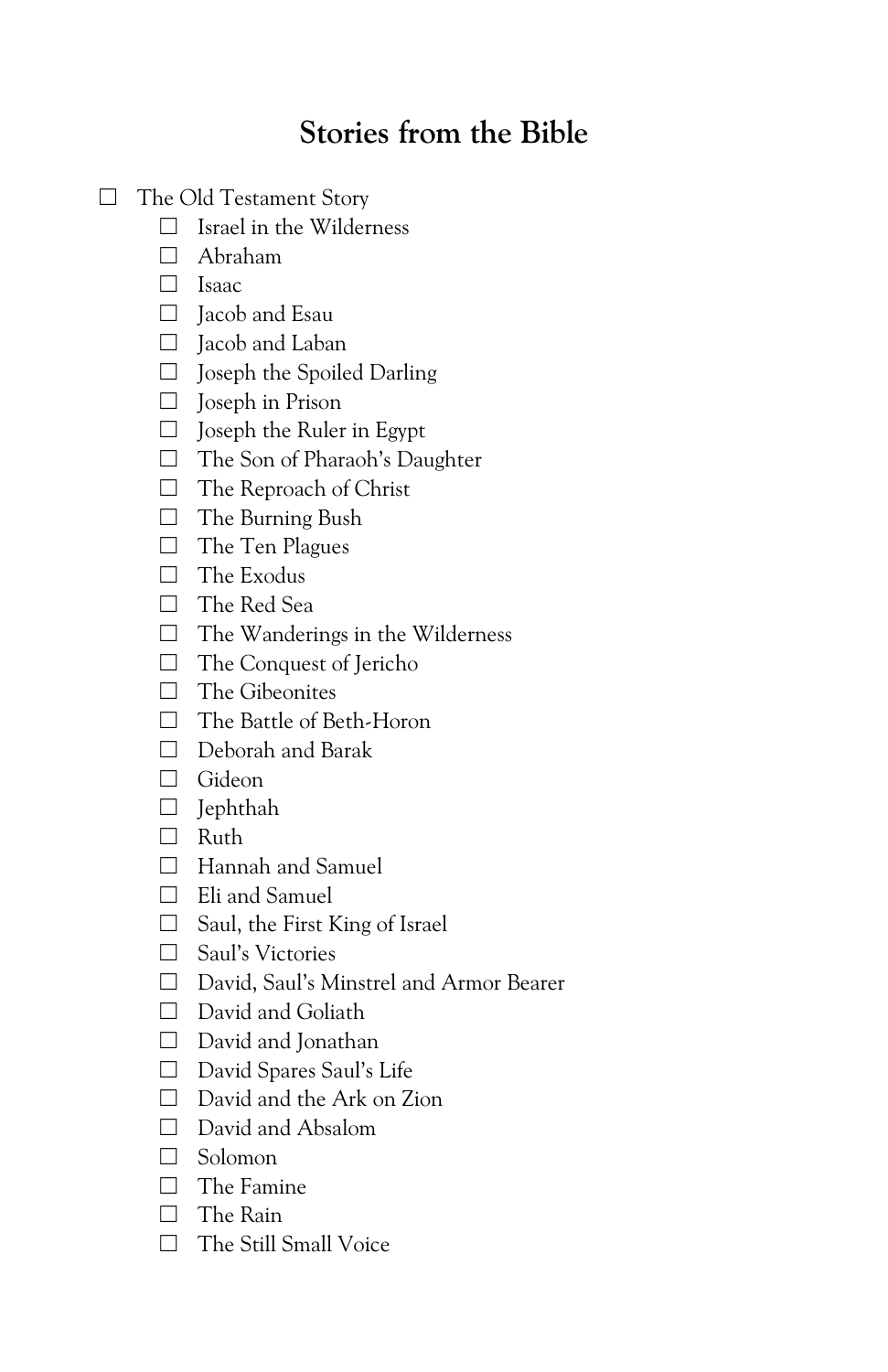- ☐ The Old Testament Story (Cont.)
	- ☐ Naboth's Vineyard
	- ☐ The War with Moab
	- ☐ Naaman
	- ☐ Jehu
	- ☐ Amos and Hosea
	- □ The Call of Isaiah
	- □ The Deliverance from Sennacherib
	- ☐ The Putting Down of the High Places
	- $\Box$  The Fall of Jerusalem
	- □ The New Temple
	- ☐ Ezra and Nehemiah
- ☐ A Child's Story of the Life of Christ
	- ☐ Preface
	- ☐ Introduction
	- ☐ The Birth of the Christ
	- $\Box$  The Ministry of Christ
		- $\Box$  The Opening of the Ministry
		- $\Box$  The Beginning of the Work in Galilee
		- □ The Great Physician
		- $\Box$  The New Kingdom and Its Laws
		- ☐ The Second Preaching Tour
		- ☐ Two Wonderful Days
		- $\Box$  The Last Ministry in Galilee
		- ☐ The Christ in Retirement
		- ☐ Autumn Visits to Jerusalem and Perea
		- ☐ Wonderful Teachings
		- ☐ The Last Journey to Jerusalem
	- ☐ The Last Week of the Christ's Earthly Life
		- ☐ Saturday
		- ☐ Sunday
		- ☐ Monday
		- ☐ Tuesday
		- ☐ Wednesday and Thursday
		- ☐ Friday
		- ☐ The Death and Burial of Christ
	- ☐ The Resurrection and Ascension of the Christ
		- □ The Resurrection
		- ☐ The Ascended Christ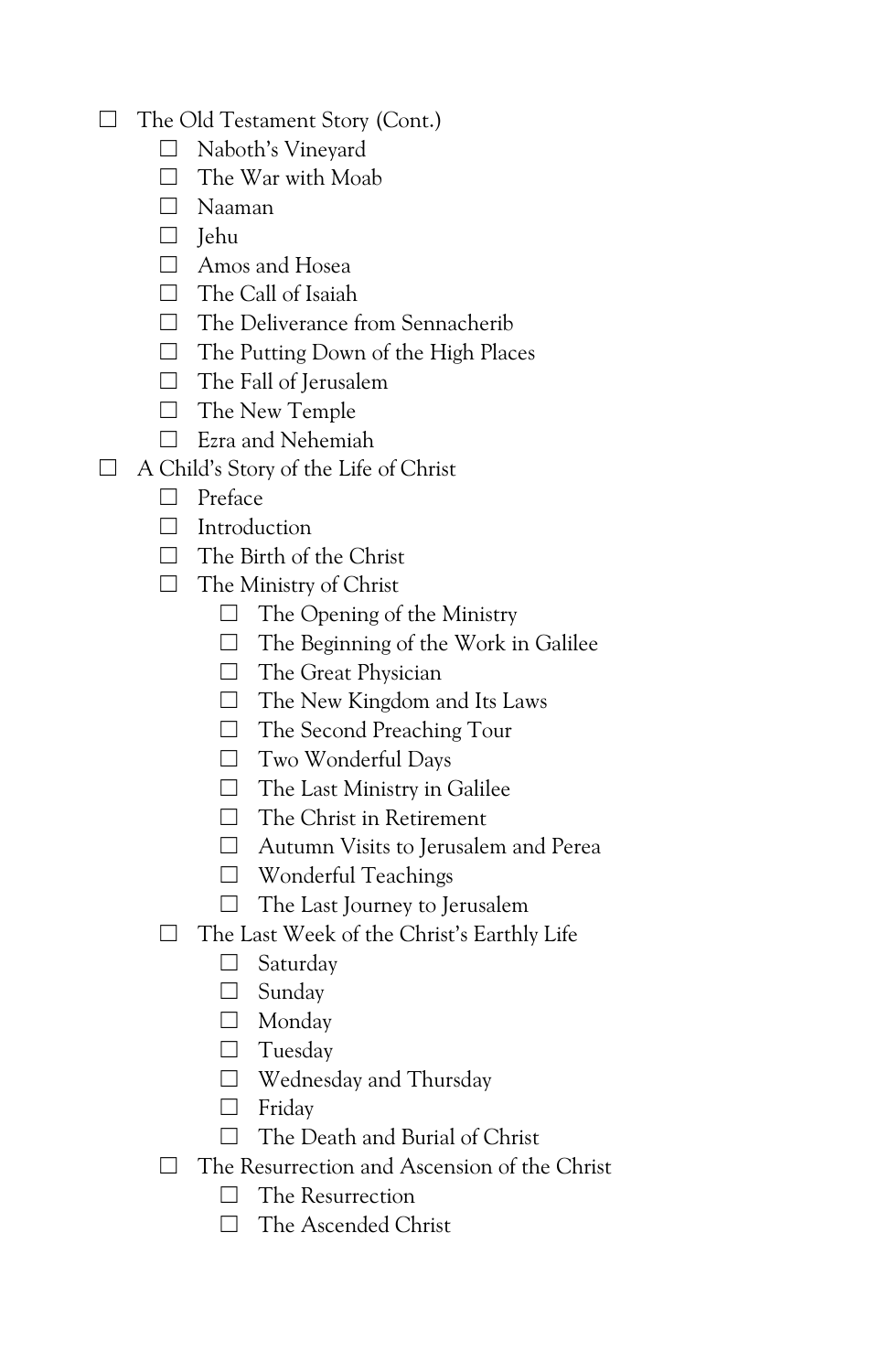# **Stories from Greek Mythology**

- ☐ The Greeks
- ☐ Selections from Old Greek Stories
	- ☐ Preface
	- ☐ Jupiter and His Mighty Company
	- ☐ The Golden Age
	- ☐ The Story of Prometheus
	- ☐ The Flood
	- ☐ The Story of Io
	- ☐ The Lord of the Silver Bow
	- □ Admetus and Alcestis
	- ☐ Cadmus and Europa
	- ☐ The Quest of Medusa's Head
	- ☐ The Wonderful Weaver
	- ☐ The Horse and the Olive

□ Selected Stories

- $\Box$  Pegasus, the Horse Who Could Fly
- $\Box$  Zeus, the King of the Gods
- ☐ Poseidon, the God of the Sea
- ☐ How Minerva Built a City
- ☐ Hades, the King of the Dead
- ☐ Hera, the Queen of the Gods
- ☐ Echo and Narcissus
- ☐ Apollo, the God of Light
- ☐ Athena, the Goddess of Wisdom
- ☐ How Vulcan Made the Best of Things
- ☐ How Orion Found His Sight
- ☐ Aphrodite, the Goddess of Beauty
- ☐ The Wonders Venus Wrought
- ☐ Hermes, the Messenger of the Gods
- ☐ When Proserpine Was Lost
- ☐ Hestia, the Goddess of the Hearth
- ☐ Pan, the God of Shepherds
- ☐ When Phaeton's Chariot Ran Away
- ☐ Psyche
- ☐ Heracles
- □ The Bee Man of Arcadia
- □ Orpheus and Eurydice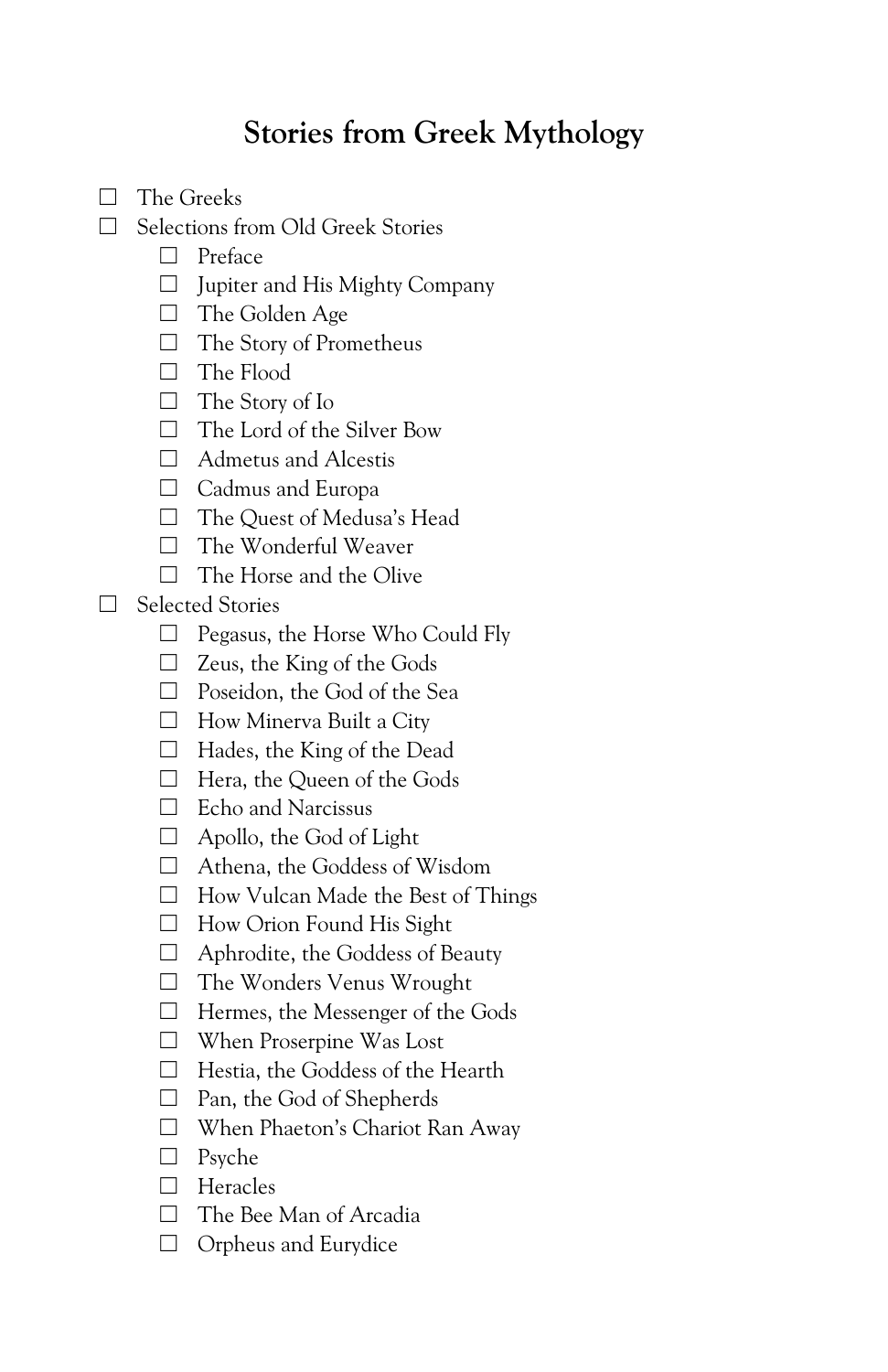- ☐ Selected Stories (Cont.)
	- □ The Golden Fleece
	- ☐ Baucis and Philemon
- ☐ Old Greek Folk Stories Told Anew
	- ☐ The Wood-Folk
	- □ The Judgment of Midas
	- ☐ Prometheus
	- ☐ The Deluge
	- □ Orpheus and Eurydice
	- ☐ Icarus and Daedulus
	- ☐ Phaethon
	- ☐ Niobe
	- ☐ Admetus and the Shepherd
	- ☐ Alcestis
	- □ Apollo's Sister
	- □ The Calydonian Hunt
	- ☐ Atalanta's Race
	- ☐ Arachne
	- ☐ Pyramus and Thisbe
	- ☐ Pygmalion and Galatea
	- ☐ Oedipus
	- ☐ Cupid and Psyche
	- ☐ The Trial of Psyche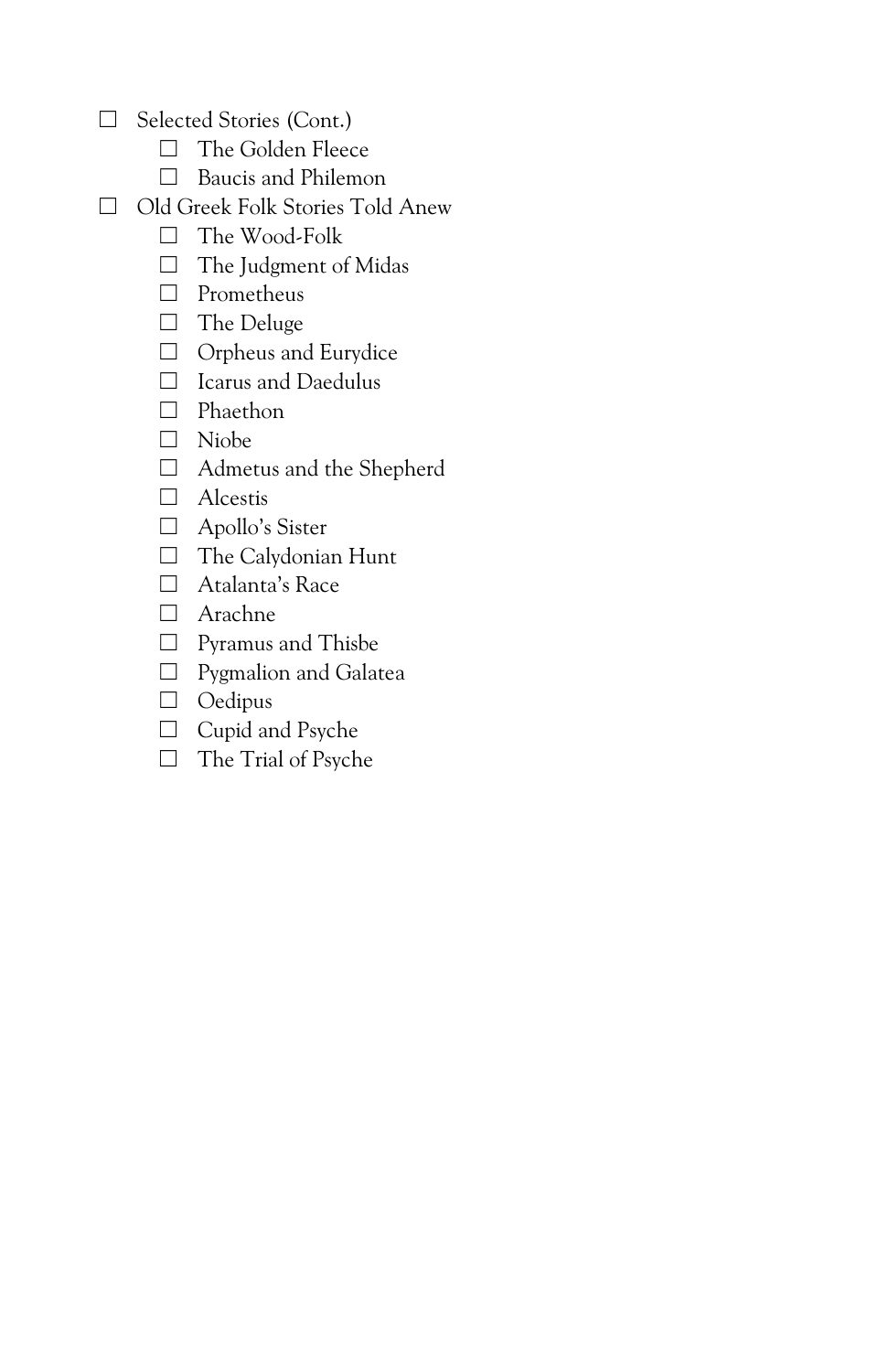# **Stories of Epic and Legendary Heroes**

- □ The Iliad
- ☐ Ulysses, A Story of Patience
- ☐ The Story of Ulysses
- ☐ Penelope's Wooers
- ☐ The Perilous Voyage of Aeneas
- ☐ The King Who Saw the Truth
- ☐ The Story of Beowulf
- ☐ Siegfried
- ☐ St. George and the Dragon
- ☐ Robin Hood
- ☐ Legends of King Arthur and His Court
- ☐ Roland
- ☐ The Cid
- □ Brian Boru
- ☐ Frithiof
- ☐ King Robert of Sicily
- □ The Story of Hiawatha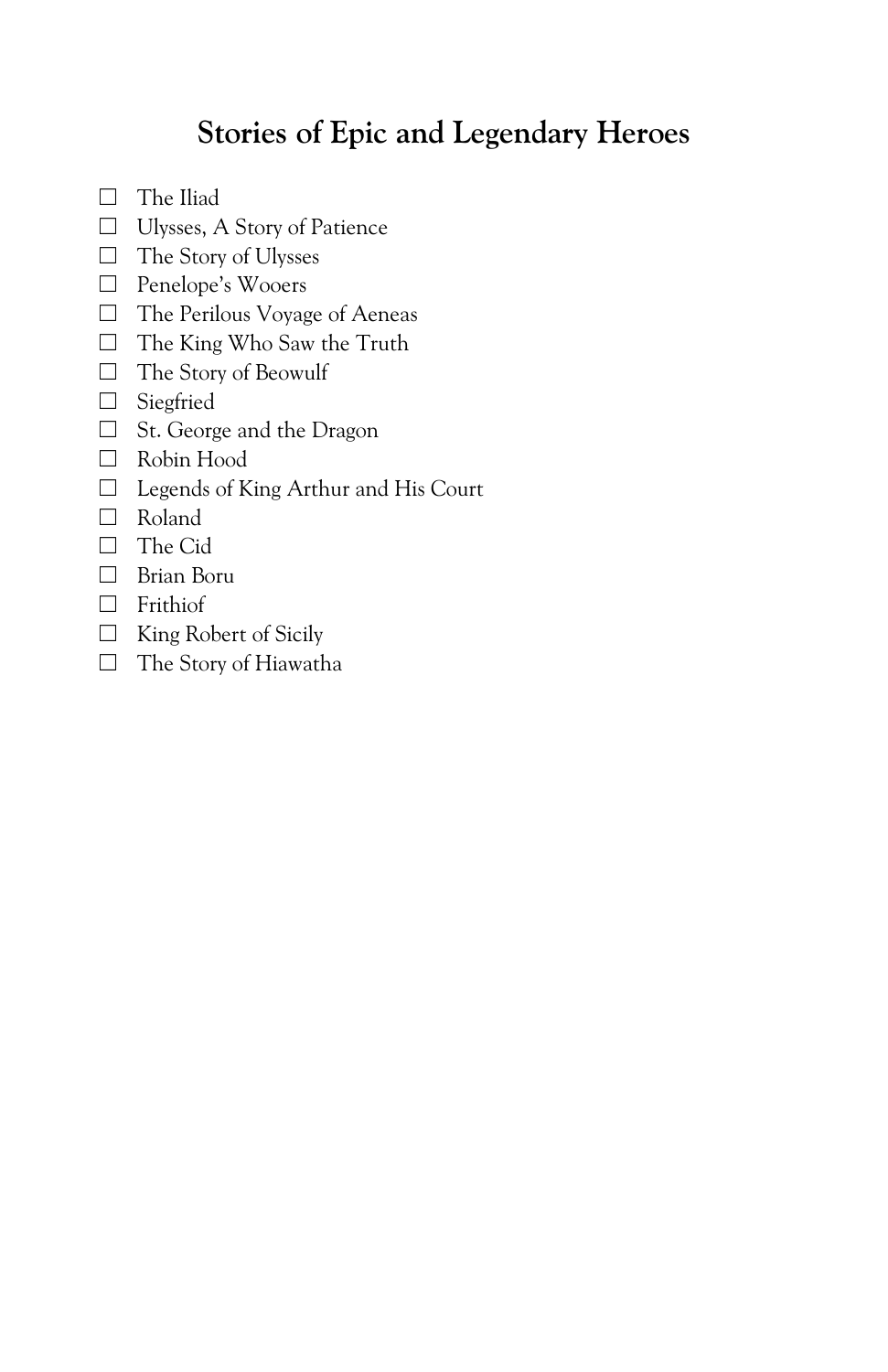# **Imaginative Stories from Many Lands**

#### ☐ France

- ☐ Cinderella; or the Little Glass Slipper
- □ The Sleeping Beauty
- ☐ Diamonds and Toads
- ☐ Puss In Boots
- □ Beauty and the Beast
- □ Riquet with the Tuft
- ☐ Prince Cherry
- ☐ Germany
	- $\Box$  The Frog-King; or, Iron Henry
	- ☐ Rapunzel
	- □ The Star-Money
	- ☐ The Fisherman and His Wife
	- ☐ The Elves and the Shoemaker
	- ☐ Rumpelstiltskin
	- ☐ Mother Holle
	- ☐ The Shoes that were Danced to Pieces
	- ☐ The Goose-Girl at the Well
	- $\Box$  The Wild Swans
	- $\Box$  Hans in Luck
	- □ The King's Servant
- ☐ Scandinavia
	- ☐ The Fir-Tree
	- ☐ The Ugly Duckling
	- ☐ The Steadfast Tin Soldier
	- □ The Little Match Girl
	- ☐ The Real Princess
	- ☐ The Emperor's New Clothes
- ☐ More Lands
	- ☐ The Stone-Cutter
	- ☐ The Fisher Boy
	- ☐ Prince Kindhearted
	- ☐ The Timid Hare and the Flight of the Beasts
	- ☐ Faithful Prince
	- ☐ The Ruby Prince
	- □ The Magic Well
	- □ The Two Brothers
	- □ The Golden Duck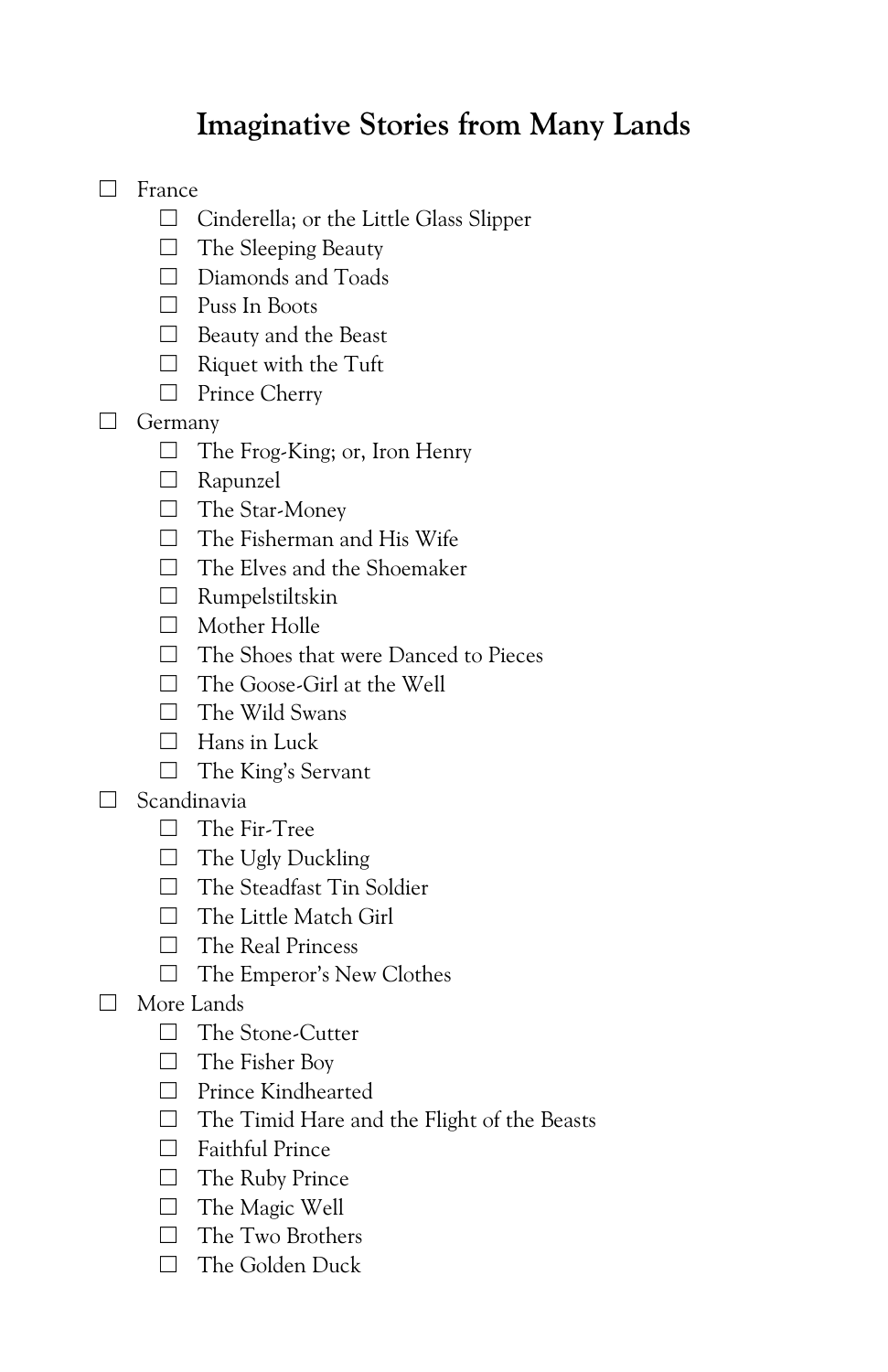☐ More Lands (Cont.)

- ☐ The Golden Godmother
- ☐ Tattercoats
- ☐ Baba Yaga
- $\hfill \square$  Salt
- ☐ Aladdin, or the Magic Lamp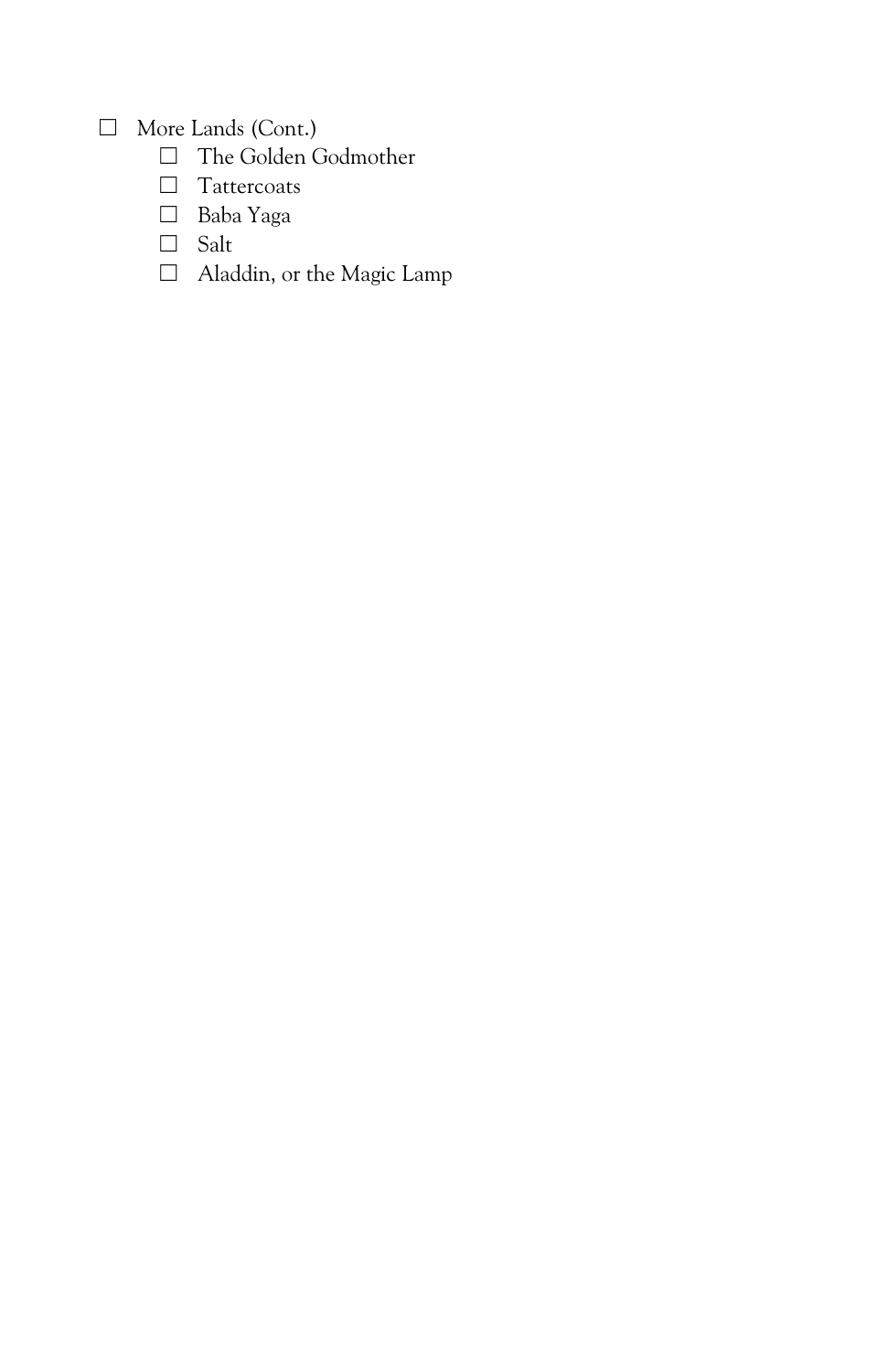#### **Stories for Christmas**

- ☐ The Birds' Christmas Carol
	- ☐ A Little Snow Bird
	- ☐ Drooping Wings
	- ☐ The Birds' Nest
	- ☐ "Birds of a Feather Flock Together"
	- ☐ Some Other Birds are Taught to Fly
	- ☐ "When the Pie Was Opened, the Birds Began to Sing!"
	- $\Box$  The Birdling Flies Away
- ☐ The Life and Adventures of Santa Claus
	- ☐ Nicholas Loses His Family
	- ☐ His First Christmas Gift
	- ☐ The Race for a Sled
	- ☐ The Night Before Christmas
	- ☐ Nicholas, The Wood-Carver
	- ☐ The First Christmas Stocking
	- ☐ Nicholas' First Red Suit
	- ☐ Donder and Blitzen
	- ☐ Vixen, the Naughty Reindeer
	- ☐ Nicholas Goes Down the Chimney
	- ☐ The First Christmas Tree
	- □ A Present for Nicholas
	- □ Holly Gets Its Name
	- ☐ The Last Stocking
	- □ The Passing of Nicholas
	- ☐ Santa Claus
- □ The Christmas Porringer
	- ☐ Karen Asks About Christmas
	- $\Box$  Buying the Porringer
	- ☐ Robber Hans
	- ☐ Robber Hans and the Porringer
	- ☐ Hans Turns Sailor
	- ☐ At the Rag Market
	- □ Grandmother and Karen
	- □ Christmas Even Again
	- ☐ Karen Perplexed
	- ☐ The Porringer Finds a Resting Place
- ☐ Why the Chimes Rang
	- ☐ Why the Chimes Rang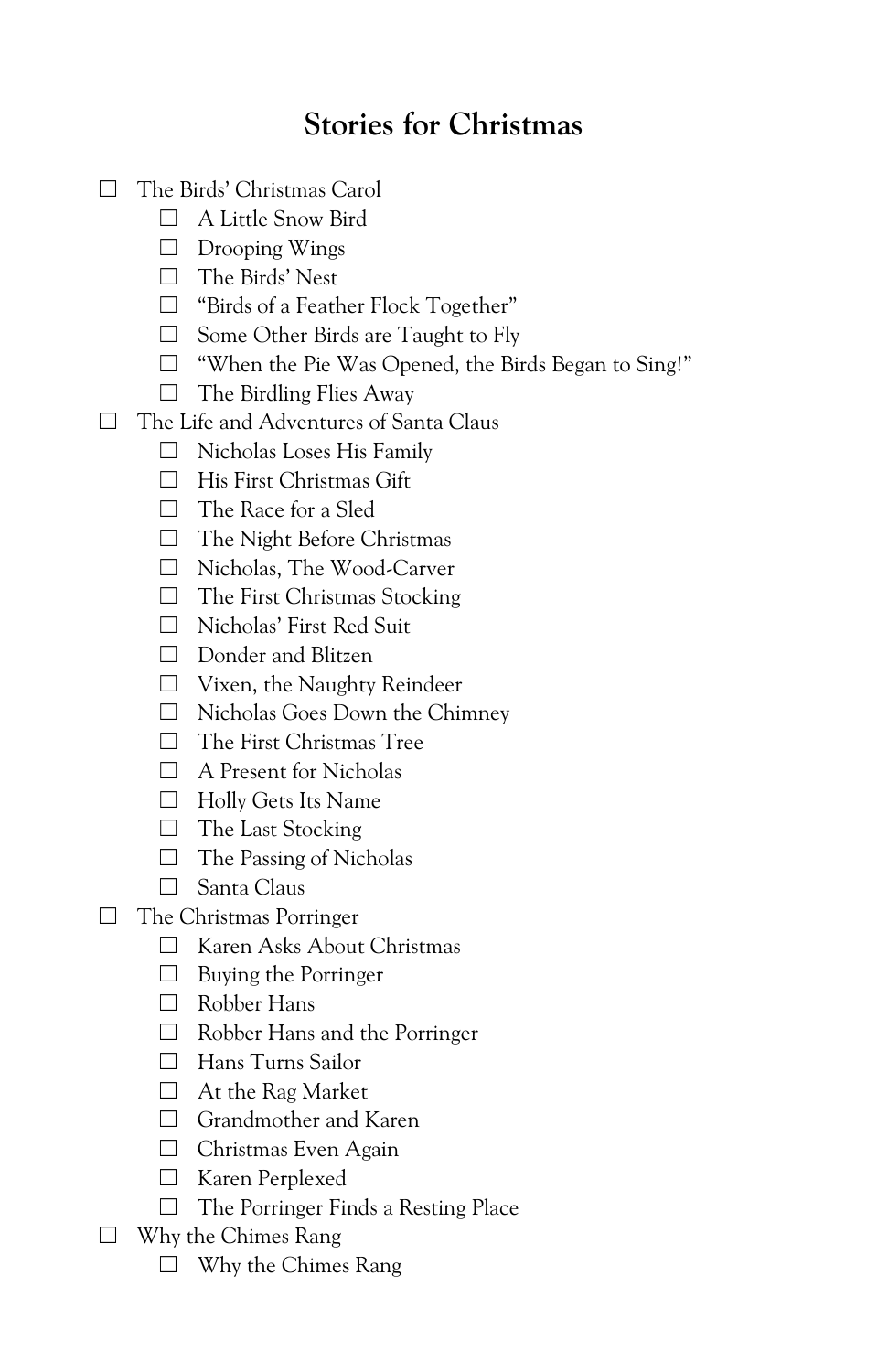- □ This Way to Christmas
	- $\Box$  The Chapter Before the Beginning
	- ☐ The Locked-Out Fairy
	- ☐ Barney's Tale of the Wee Red Cap
	- ☐ David Goes Seeking the Way to Christmas…
	- ☐ The Pathway to Uncle Joab and a New Santa Claus
	- ☐ The Locked-Out Fairy Again Leads the Way…
	- ☐ The Trapper's Tale of the First Birthday
	- ☐ The Christmas That Was Nearly Lost
	- ☐ St. Bridget
	- □ The Chapter After the End.
- ☐ The Legend of the Christ Child
- ☐ Birth of Jesus
	- ☐ The Shepherd and the Angels
	- ☐ The Wise Men from the East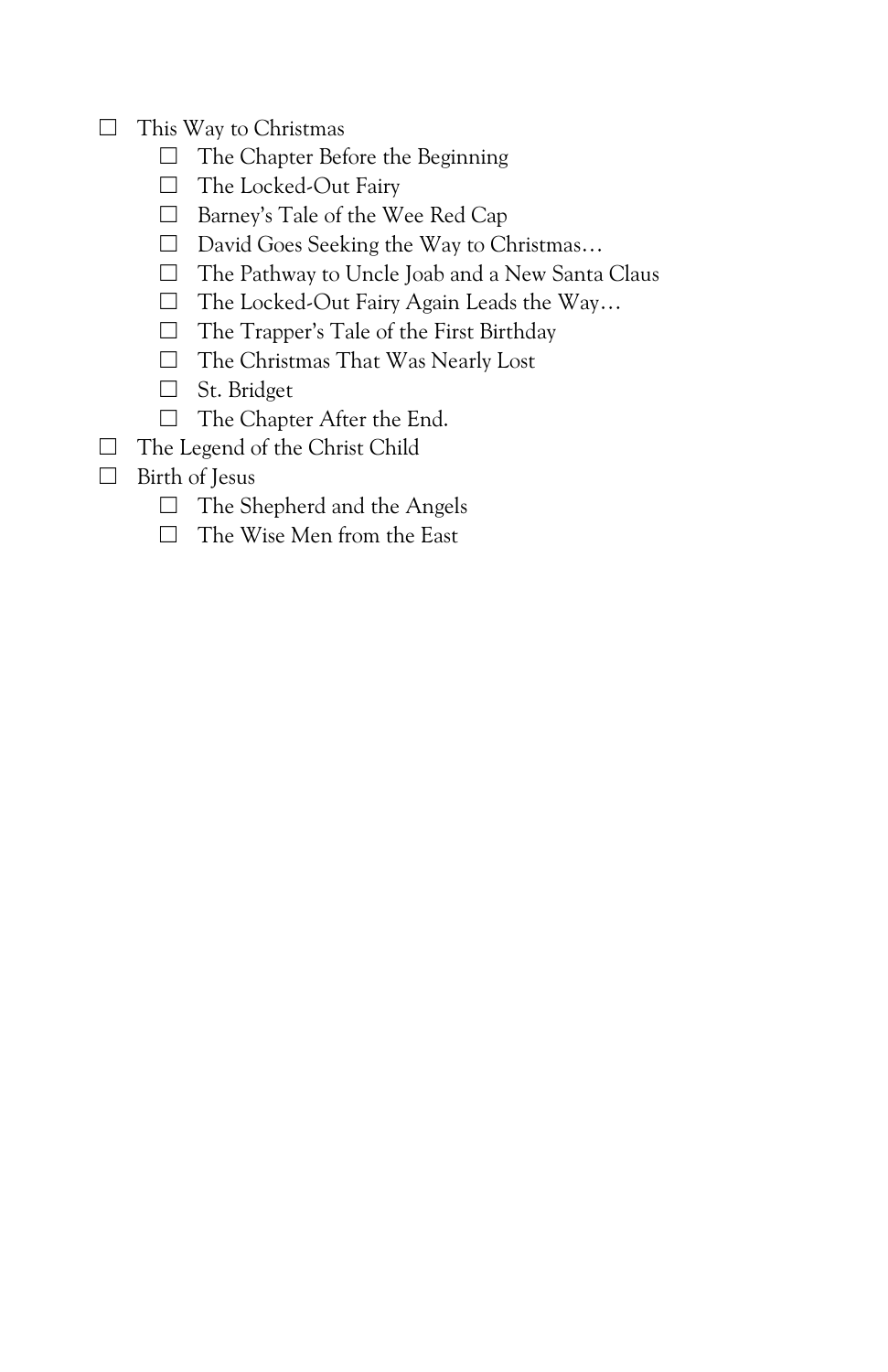#### **Stories of Great Lives**

- ☐ A Boy Who Spent Three Years in a Palace
- ☐ The Girl Who Built Castles in the Air
- $\Box$  A Boy Like Other Boys in Many Ways
- $\Box$  A Boy Who Was Not Like Other Boys in Many Ways
- ☐ The Boy Who Was His Own Teacher
- ☐ A Girl Who Had Animal Friends That You and I May See
- ☐ A Girl Whose Two Hands Did Wonderful Things for Her
- ☐ A Girl Who Liked to Have Fun
- ☐ A Girl Who Liked to Read Stories and Write Them
- $\Box$  A Little Boy with a Long Name
- ☐ A Kind Nurse
- ☐ A Poor Boy and What Became of Him
- ☐ A Rich Boy and What Became of Him
- ☐ A Brave Boy Who Did Not Want to be a Soldier
- $\Box$  A Fighting Boy
- $\Box$  Robert and the Spy
- □ Roland and the Jewel
- ☐ The Drummer Boy
- ☐ David, the Brave Shepherd Boy
- ☐ Betty Zane
- □ The Young Hannibal
- ☐ King Alfred
- ☐ Noel Duval
- ☐ An American Army of Two
- ☐ King Alfred and the Cakes
- $\Box$  King Alfred and the Beggar
- □ King Canute on the Seashore
- ☐ The Sons of William the Conqueror
- $\Box$  The White Ship
- $\Box$  King John and the Abbot
- □ Bruce and the Spider
- ☐ The Miller of the Dee
- $\Box$  Sir Philip Sidney
- □ The Ungrateful Soldier
- □ Grace Darling
- ☐ Arnold Winkelried
- ☐ The Story of Cincinnatus
- $\Box$  Diogenes the Wise Man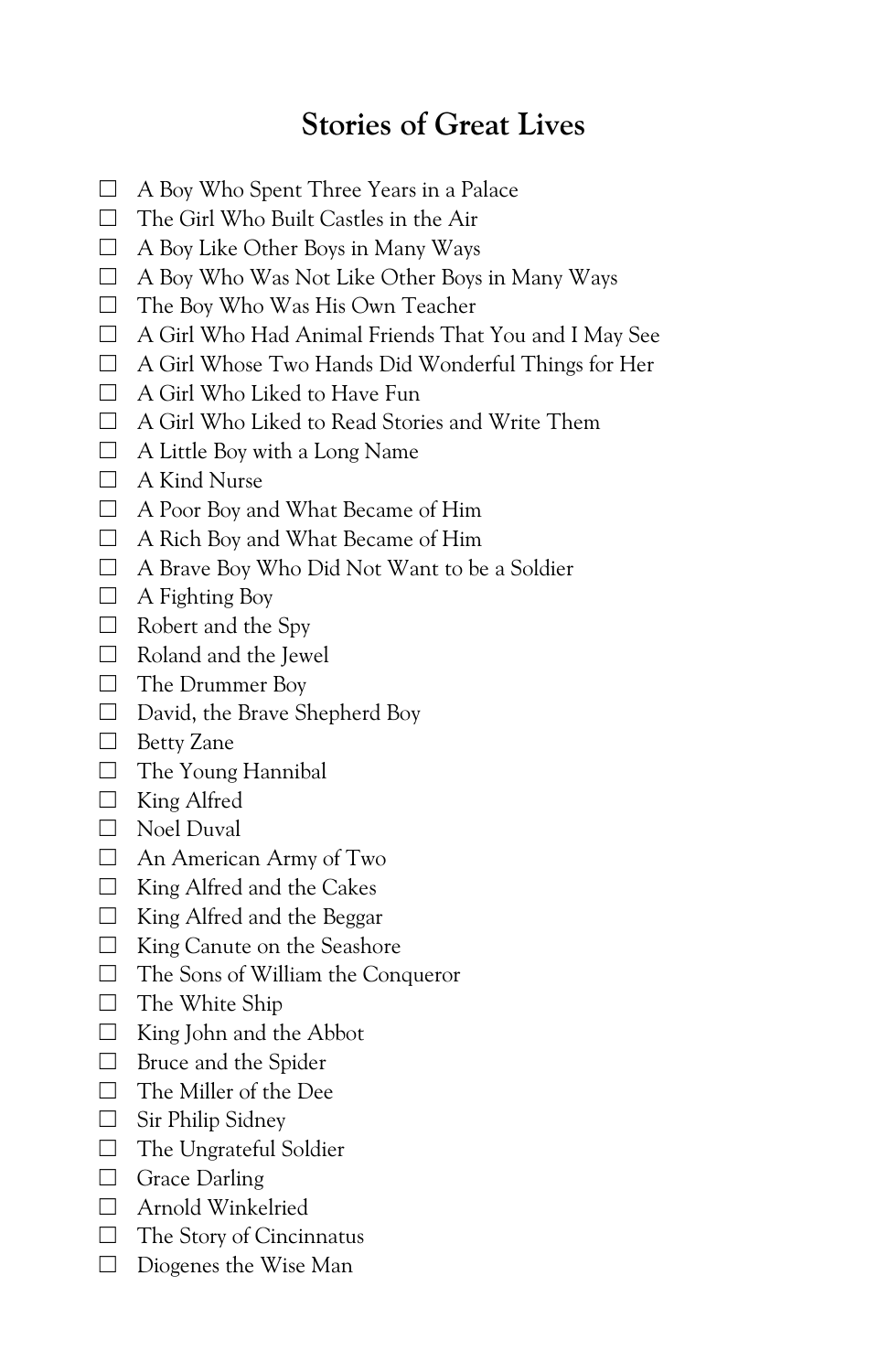- $\Box$  The King and His Hawk
- ☐ Doctor Goldsmith
- ☐ The Kingdoms
- ☐ The Young Cupbearer
- ☐ "Little Brothers of the Air"
- □ A Clever Slave
- $\Box$  The King and the Page
- □ Heroic Madelon
- ☐ Partners
- □ Are You There, My Lad?
- ☐ Sir Walter Scott
- ☐ Alfred Tennyson
- ☐ William Makepeace Thackeray
- ☐ Jean-Francois Millet
- □ The Little Corporal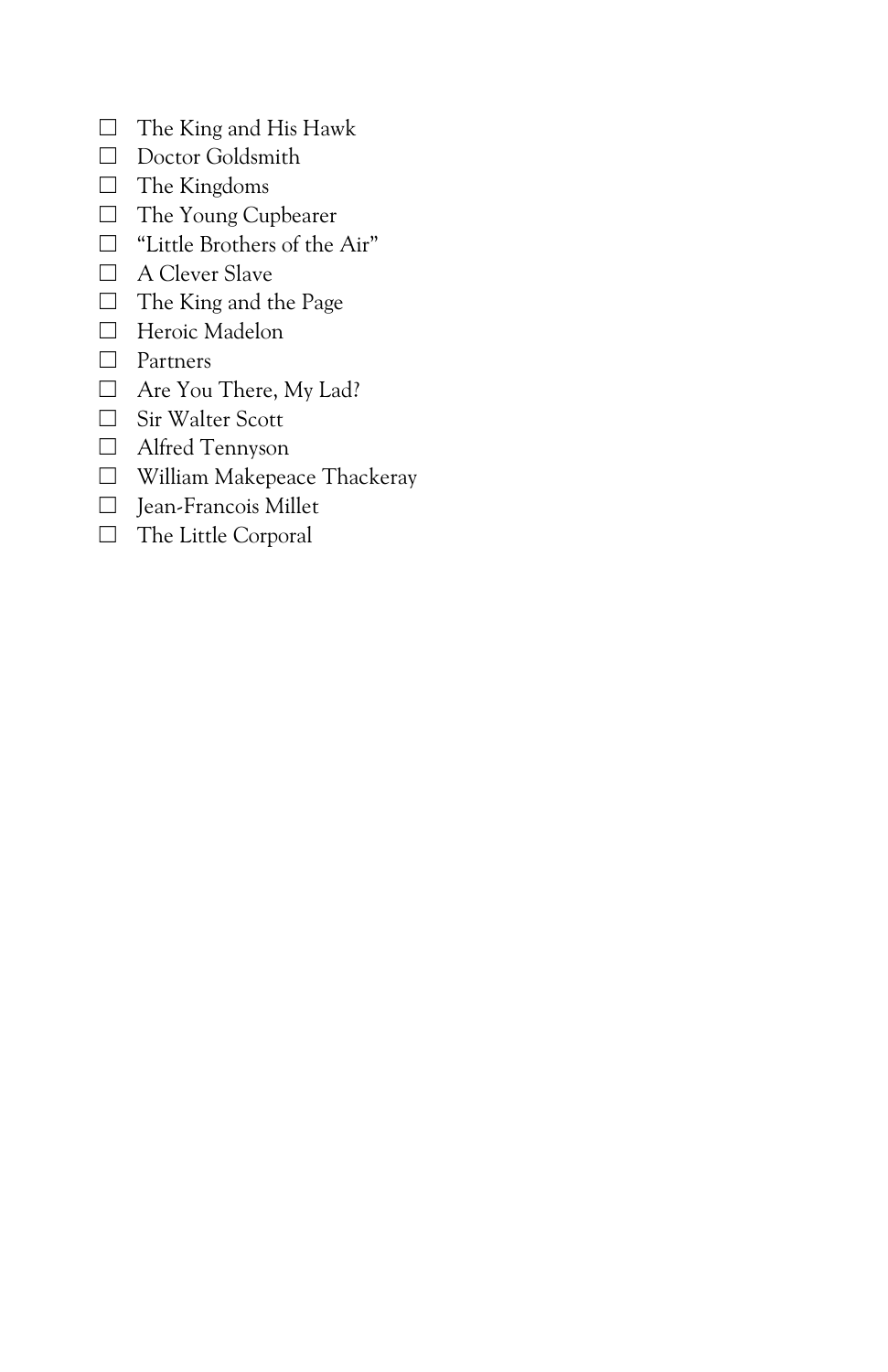#### **Stories from History**

- ☐ Ten Boys Who Lived on the Road to Long Ago
	- ☐ Preface
	- $\Box$  The Road to Long Ago
	- $\Box$  The Story of Kablu, the Aryan Boy
	- ☐ The Story of Darius, the Persian Boy
	- ☐ The Story of Cleon, the Greek Boy
	- ☐ The Story of Horatius, the Roman Boy
	- ☐ The Story of Wulf, the Saxon Boy
	- ☐ The Story of Gilbert, the Page
	- ☐ The Story of Roger, the English Lad
	- ☐ The Story of Ezekiel Fuller, the Puritan Boy
	- ☐ The Story of Jonathan Dawson, the Yankee Boy
	- ☐ The Story of a Few Days in the Life of Frank Wilson
- ☐ Stories of Ancient Greece
	- ☐ What Lycurgus Did for Sparta
	- ☐ What Solon Did for Athens
	- ☐ How the Athenians Fought the Persians
	- ☐ How King Xerxes Marched Against the Greeks
	- ☐ How the Spartans Fought at Thermopylae
	- ☐ How Themistocles Saved Greece
	- □ Aristides the Just
	- ☐ How Pericles Made Athens Beautiful
	- ☐ Alcibiades, and the War Between Athens and Sparta
	- ☐ Socrates, the Philosopher
	- ☐ How Epaminondas Made Thebes Free
	- ☐ King Philip and Demosthenes
	- □ Alexander the Great
- □ Stories from History
	- $\Box$  At the Ford of the Tribute
	- ☐ The Fall of London Bridge
	- □ How a Boy Saved a Queen
	- ☐ The Men of the Forest Cantons
	- ☐ The Story of Venice
	- ☐ The Charge of the Light Brigade
	- □ Siege of Leyden
	- ☐ The Defence of Rochelle
	- ☐ The French Revolution
	- $\Box$  The Invincible Armada (Spain)